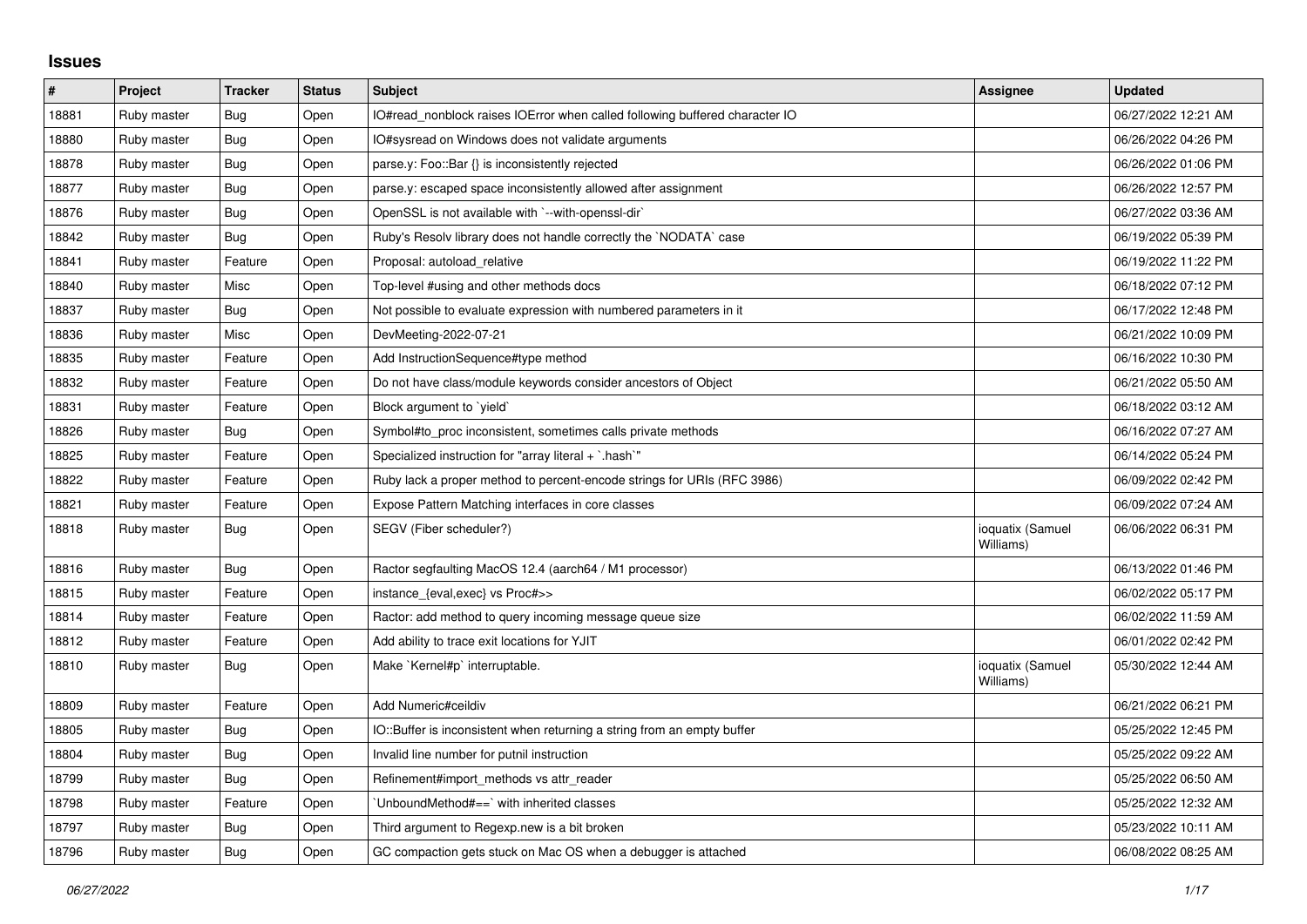| $\vert$ # | Project     | <b>Tracker</b> | <b>Status</b> | <b>Subject</b>                                                                                                     | <b>Assignee</b>              | <b>Updated</b>      |
|-----------|-------------|----------------|---------------|--------------------------------------------------------------------------------------------------------------------|------------------------------|---------------------|
| 18795     | Ruby master | Bug            | Open          | Verbose GC debug output with -DRGENGC_DEBUG=5 causes a crash                                                       |                              | 06/08/2022 08:24 AM |
| 18794     | Ruby master | <b>Bug</b>     | Open          | Windows ucrt - intermittent SEGV TestObjSpace#test_reachable_objects_during_iteration                              |                              | 05/20/2022 05:19 PM |
| 18789     | Ruby master | <b>Bug</b>     | Open          | make test-bundled-gems failed after make install                                                                   |                              | 05/18/2022 01:01 AM |
| 18784     | Ruby master | <b>Bug</b>     | Open          | FileUtils.rm_f` and `FileUtils.rm_rf` should not mask exceptions                                                   |                              | 05/16/2022 09:04 AM |
| 18783     | Ruby master | <b>Bug</b>     | Open          | OptionParser should recognize "-" as an optional argument                                                          |                              | 05/19/2022 12:15 AM |
| 18782     | Ruby master | <b>Bug</b>     | Open          | Race conditions in autoload when loading the same feature with multiple threads.                                   |                              | 05/18/2022 09:22 PM |
| 18780     | Ruby master | <b>Bug</b>     | Open          | Incorrect binding receiver for C API rb_eval_string()                                                              |                              | 06/15/2022 12:14 AM |
| 18776     | Ruby master | Feature        | Open          | <b>Object Shapes</b>                                                                                               |                              | 05/13/2022 01:11 AM |
| 18774     | Ruby master | Feature        | Open          | Add Queue#pop(timeout:)                                                                                            |                              | 05/20/2022 12:27 AM |
| 18770     | Ruby master | <b>Bug</b>     | Open          | Inconsistent behavior of IO/StringIO's each methods when called with nil as a separator, limit and chomp:<br>true  |                              | 06/06/2022 05:38 PM |
| 18768     | Ruby master | Bug            | Open          | Inconsistent behavior of IO, StringIO and String each_line methods when return paragraph and chomp: true<br>passed |                              | 06/10/2022 03:46 PM |
| 18767     | Ruby master | <b>Bug</b>     | Open          | IO.foreach hangs up when passes limit=0                                                                            |                              | 06/18/2022 02:56 AM |
| 18764     | Ruby master | <b>Bug</b>     | Open          | Build Error when Using msys2-mingw64 and Ruby 3.2                                                                  |                              | 05/10/2022 06:48 AM |
| 18763     | Ruby master | <b>Bug</b>     | Open          | The configure option "--with-openssl-dir" has lower precedence than pkg-config                                     |                              | 05/11/2022 11:39 AM |
| 18762     | Ruby master | Feature        | Open          | Add an Array#undigits that compliments Integer#digits                                                              |                              | 05/03/2022 08:08 PM |
| 18761     | Ruby master | Misc           | Open          | provide an example wasm project                                                                                    | katei (Yuta Saito)           | 05/23/2022 11:01 AM |
| 18760     | Ruby master | <b>Bug</b>     | Open          | Ractors vs "skynet" microbenchmark                                                                                 |                              | 05/02/2022 11:36 PM |
| 18759     | Ruby master | <b>Bug</b>     | Open          | snapshot-ruby_2_7: test failure on macos-12                                                                        |                              | 04/28/2022 12:18 AM |
| 18758     | Ruby master | <b>Bug</b>     | Open          | Ruby fails to build on M1 Mac when x86 Homebrew is installed                                                       |                              | 04/28/2022 03:19 PM |
| 18757     | Ruby master | Feature        | Open          | Introduce %R percent literal for anchored regular expression patterns                                              |                              | 04/27/2022 05:30 PM |
| 18751     | Ruby master | <b>Bug</b>     | Open          | Regression on master for Method#== when comparing public with private method                                       |                              | 05/18/2022 01:27 AM |
| 18743     | Ruby master | <b>Bug</b>     | Open          | Enumerator#next / peek re-use each others stacktraces                                                              |                              | 04/19/2022 02:42 PM |
| 18740     | Ruby master | <b>Bug</b>     | Open          | Use of rightward assignment changes line number needed for line-targeted TracePoint                                |                              | 04/27/2022 09:56 AM |
| 18738     | Ruby master | <b>Bug</b>     | Open          | IRB can't recognize heredoc after words                                                                            |                              | 04/18/2022 12:00 AM |
| 18737     | Ruby master | <b>Bug</b>     | Open          | Windows 'require' is case independent                                                                              |                              | 04/22/2022 06:18 PM |
| 18736     | Ruby master | Feature        | Open          | self-p for method chain                                                                                            |                              | 04/15/2022 11:09 AM |
| 18733     | Ruby master | Bug            | Open          | Ruby GC problems cause performance issue with Ractor                                                               |                              | 04/15/2022 09:13 AM |
| 18731     | Ruby master | <b>Bug</b>     | Open          | Parallel test-all sometimes does not run at all some tests                                                         |                              | 04/23/2022 12:58 PM |
| 18726     | Ruby master | Misc           | Open          | CI Error on c99 and c2x                                                                                            | shyouhei (Shyouhei<br>Urabe) | 04/19/2022 09:05 AM |
| 18725     | Ruby master | Misc           | Open          | IO#write and IO#wait_writable block for write pipe if read pipe is closed in other thread on OpenBSD               |                              | 04/13/2022 11:20 PM |
| 18690     | Ruby master | Feature        | Open          | Allow `Kernel#then` to take arguments                                                                              |                              | 05/10/2022 06:16 PM |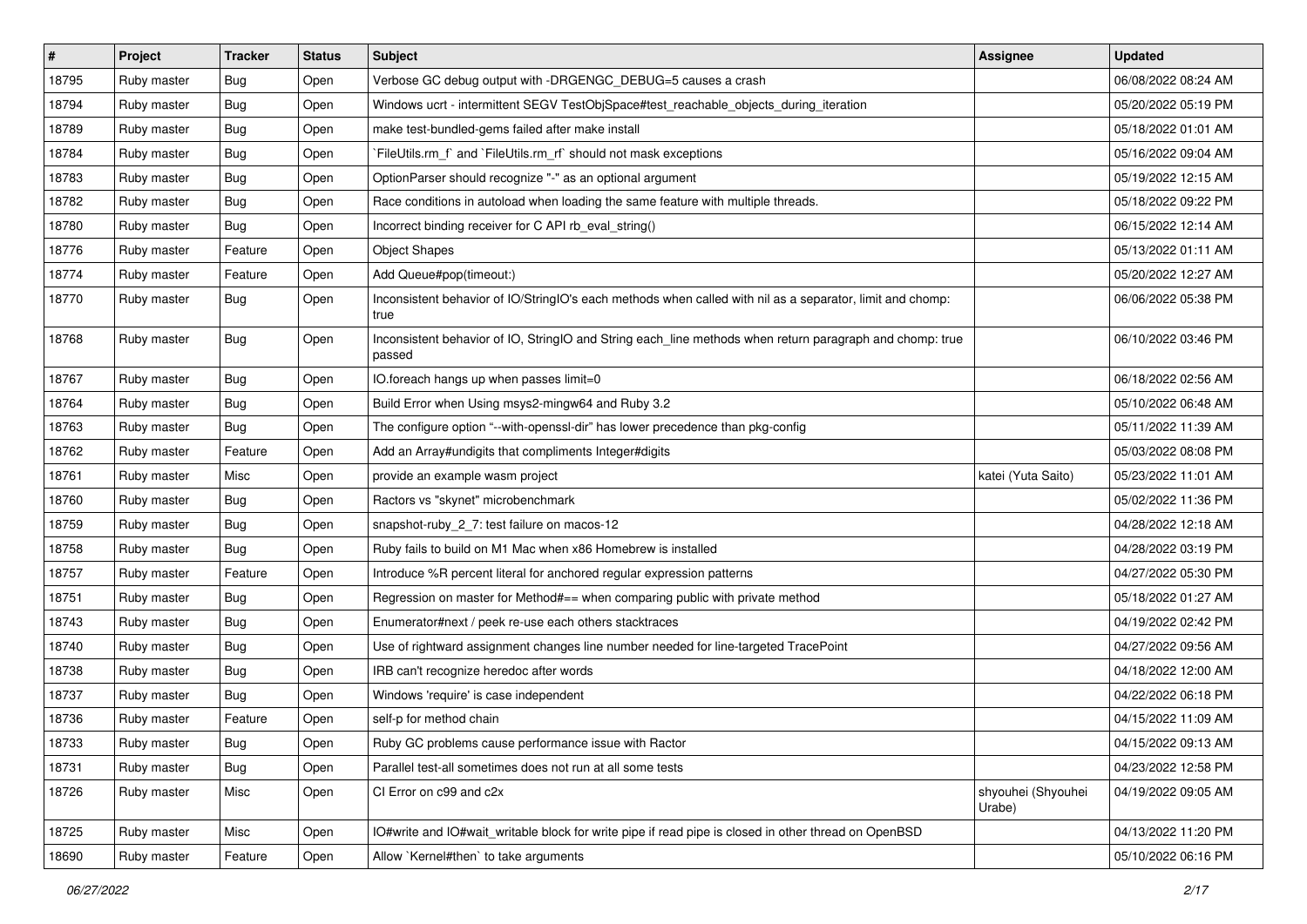| $\#$  | Project     | <b>Tracker</b> | <b>Status</b> | Subject                                                                                                             | <b>Assignee</b>               | <b>Updated</b>      |
|-------|-------------|----------------|---------------|---------------------------------------------------------------------------------------------------------------------|-------------------------------|---------------------|
| 18686 | Ruby master | Bug            | Open          | Regexp supporting unexpected age properties in Ruby < 3.2                                                           |                               | 04/08/2022 06:52 PM |
| 18685 | Ruby master | Feature        | Open          | Enumerator.product: Cartesian product of enumerables                                                                |                               | 04/26/2022 07:02 AM |
| 18683 | Ruby master | Feature        | Open          | Allow to create hashes with a specific capacity.                                                                    |                               | 04/22/2022 02:34 PM |
| 18678 | Ruby master | Bug            | Open          | Crash on Mac - vm_call0_cfunc_with_frame                                                                            |                               | 05/26/2022 05:40 PM |
| 18675 | Ruby master | Feature        | Open          | Add new exception class for resolv timeouts                                                                         |                               | 04/01/2022 11:22 PM |
| 18674 | Ruby master | Bug            | Open          | Build failure `make up` with WSL2                                                                                   |                               | 04/01/2022 08:51 AM |
| 18668 | Ruby master | Feature        | Open          | Merge `io-nonblock` gems into core                                                                                  |                               | 04/21/2022 10:02 AM |
| 18666 | Ruby master | Bug            | Open          | No rule to make target 'yaml/yaml.h', needed by 'api.o'                                                             | hsbt (Hiroshi<br>SHIBATA)     | 03/29/2022 11:17 AM |
| 18661 | Ruby master | Bug            | Open          | Net::HTTP behavior changed between 2.6 and 3.1 on windows.                                                          |                               | 03/25/2022 01:57 PM |
| 18659 | Ruby master | Feature        | Open          | Create a Binding at the time of an exception and make it available to Rescue                                        |                               | 03/25/2022 10:55 AM |
| 18658 | Ruby master | Bug            | Open          | Need openssl 3 support for Ubuntu 22.04 (Ruby 2.7.x and 3.0.x)                                                      | rhenium (Kazuki<br>Yamaguchi) | 05/30/2022 08:06 PM |
| 18657 | Ruby master | Bug            | Open          | IRB raises exception when stdout is a pipe                                                                          |                               | 06/08/2022 03:34 PM |
| 18654 | Ruby master | Feature        | Open          | Enhancements to prettyprint                                                                                         | akr (Akira Tanaka)            | 05/12/2022 01:44 PM |
| 18651 | Ruby master | Bug            | Open          | oob access in CP51932 -> CP50220 transcoder                                                                         | akr (Akira Tanaka)            | 03/23/2022 01:17 PM |
| 18647 | Ruby master | Feature        | Open          | Non-recursive option for iseq-targeted Tracepoints in ruby 2.6+                                                     |                               | 03/18/2022 09:41 AM |
| 18644 | Ruby master | Feature        | Open          | Coerce anything callable to a Proc                                                                                  |                               | 06/18/2022 05:28 PM |
| 18642 | Ruby master | Feature        | Open          | Named ripper fields                                                                                                 |                               | 05/12/2022 01:37 PM |
| 18640 | Ruby master | Feature        | Open          | default empty string argument for `String#sub` and `String#sub!`, e.g. `"hello".sub("I")`                           |                               | 03/19/2022 02:33 AM |
| 18639 | Ruby master | Feature        | Open          | Update Unicode data to Unicode Version 15.0.0                                                                       | duerst (Martin Dürst)         | 03/22/2022 07:38 PM |
| 18630 | Ruby master | Feature        | Open          | Introduce general `IO#timeout` and `IO#timeout=`for all (non-)blocking operations.                                  |                               | 04/21/2022 09:36 AM |
| 18623 | Ruby master | Bug            | Open          | `make runnable` does not work                                                                                       | nobu (Nobuyoshi<br>Nakada)    | 03/16/2022 01:28 AM |
| 18622 | Ruby master | Bug            | Open          | const_get still looks in Object, while lexical constant lookup no longer does                                       |                               | 04/22/2022 11:26 AM |
| 18617 | Ruby master | Feature        | Open          | Allow multiples keys in Hash#[] acting like Hash#dig                                                                |                               | 03/10/2022 01:36 PM |
| 18616 | Ruby master | Bug            | Open          | Error with clang(1) on MacOS due to _declspec()                                                                     |                               | 03/09/2022 10:50 AM |
| 18614 | Ruby master | Bug            | Open          | Error (busy loop) in<br>TestGemCommandsSetupCommand#test_destdir_flag_does_not_try_to_write_to_the_default_gem_home | hsbt (Hiroshi<br>SHIBATA)     | 03/17/2022 01:03 AM |
| 18608 | Ruby master | <b>Bug</b>     | Open          | 'require': cannot load such file -- ripper (LoadError) after 'make distclean'                                       |                               | 05/27/2022 04:10 AM |
| 18605 | Ruby master | <b>Bug</b>     | Open          | Fails to run on (newer) 32bit Windows with ucrt                                                                     |                               | 04/01/2022 07:52 AM |
| 18603 | Ruby master | Feature        | Open          | Allow syntax like obj.method(arg)=value                                                                             |                               | 02/27/2022 05:04 PM |
| 18601 | Ruby master | Bug            | Open          | Invalid byte sequences in Big5 encodings                                                                            | duerst (Martin Dürst)         | 02/23/2022 07:59 AM |
| 18597 | Ruby master | Feature        | Open          | Strings need a named method like 'dup' that doesn't duplicate if receiver is mutable                                |                               | 02/26/2022 11:56 PM |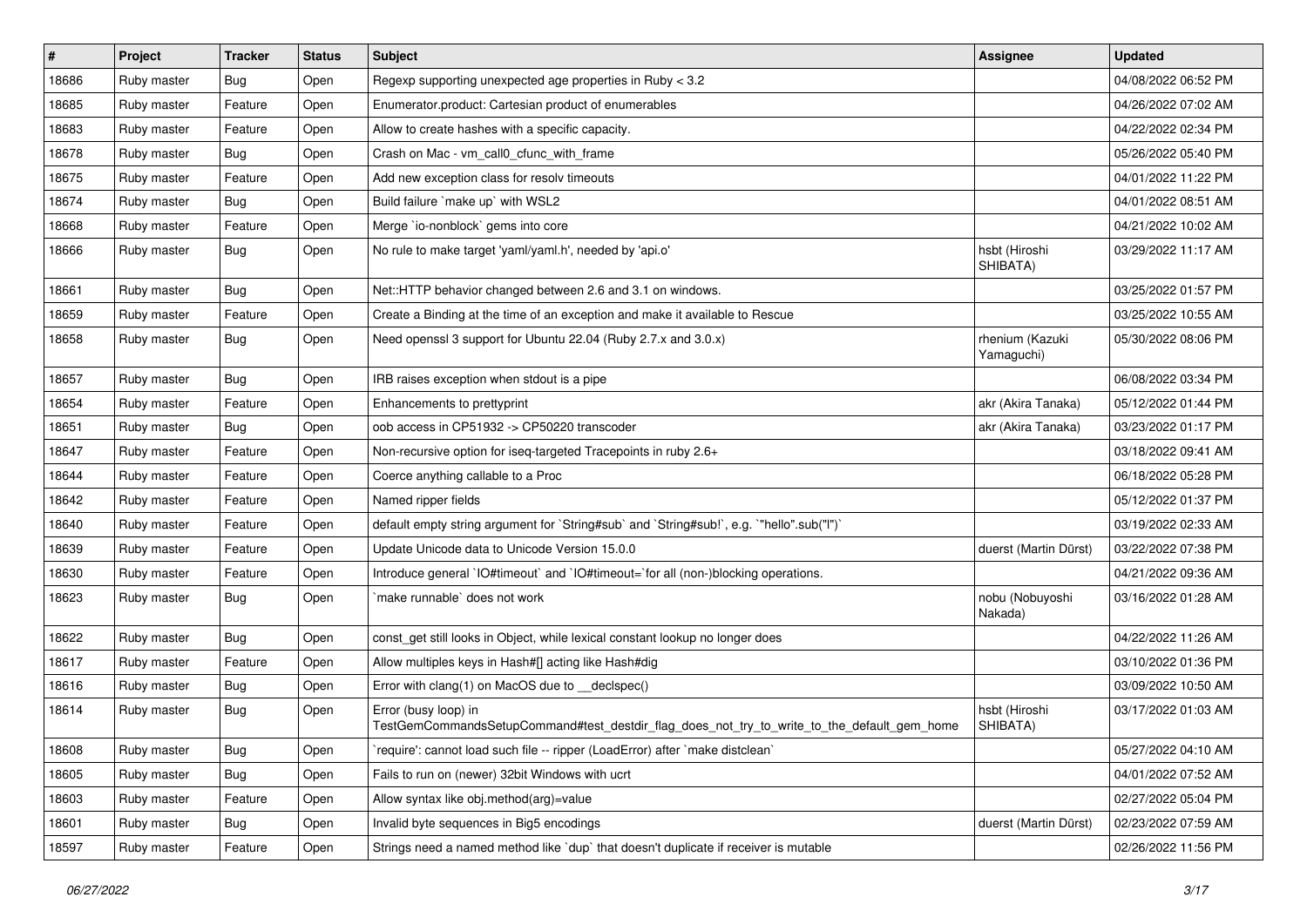| $\pmb{\#}$ | Project     | <b>Tracker</b> | <b>Status</b> | Subject                                                                                                     | <b>Assignee</b>           | <b>Updated</b>      |
|------------|-------------|----------------|---------------|-------------------------------------------------------------------------------------------------------------|---------------------------|---------------------|
| 18594      | Ruby master | Feature        | Open          | Add a #to h method on URI:: Generic                                                                         |                           | 03/31/2022 01:18 PM |
| 18593      | Ruby master | Feature        | Open          | Add back URI.escape                                                                                         |                           | 02/18/2022 07:45 PM |
| 18587      | Ruby master | Misc           | Open          | What was the reason behind Ruby choosing SipHash for Hash?                                                  |                           | 02/17/2022 12:02 AM |
| 18583      | Ruby master | Feature        | Open          | Pattern-matching: API for custom unpacking strategies?                                                      |                           | 03/17/2022 01:10 PM |
| 18580      | Ruby master | Bug            | Open          | Range#include? inconsistency for beginless String ranges                                                    |                           | 03/09/2022 10:22 PM |
| 18576      | Ruby master | Feature        | Open          | Rename `ASCII-8BIT` encoding to `BINARY`                                                                    |                           | 03/17/2022 03:06 PM |
| 18573      | Ruby master | Feature        | Open          | Object#pack1                                                                                                |                           | 02/08/2022 08:51 AM |
| 18568      | Ruby master | Feature        | Open          | Explore lazy RubyGems boot to reduce need for --disable-gems                                                |                           | 02/17/2022 07:15 AM |
| 18567      | Ruby master | Bug            | Open          | Depending on default gems in stdlib gems when not needed considered harmful                                 | hsbt (Hiroshi<br>SHIBATA) | 04/21/2022 04:45 PM |
| 18564      | Ruby master | Feature        | Open          | Add Exception#detailed_message                                                                              | mame (Yusuke<br>Endoh)    | 02/01/2022 08:06 PM |
| 18559      | Ruby master | Feature        | Open          | Allocation tracing: Objects created by the parser are attributed to Kernel.require                          |                           | 01/31/2022 12:14 PM |
| 18554      | Ruby master | Feature        | Open          | Move unicode_normalize to a default gem                                                                     |                           | 01/31/2022 05:51 PM |
| 18553      | Ruby master | Bug            | Open          | Memory leak on compiling method call with kwargs                                                            | ko1 (Koichi Sasada)       | 03/23/2022 09:34 PM |
| 18551      | Ruby master | Feature        | Open          | Make Range#reverse_each to raise an exception if endless                                                    |                           | 01/28/2022 11:13 PM |
| 18518      | Ruby master | Bug            | Open          | NoMemoryError + [FATAL] failed to allocate memory for twice 1 << large                                      |                           | 01/28/2022 01:40 PM |
| 18515      | Ruby master | Feature        | Open          | Add Range#reverse_each implementation for performance                                                       |                           | 01/31/2022 02:23 AM |
| 18510      | Ruby master | Bug            | Open          | Unexpected waiting for console when starting ruby on windows                                                |                           | 01/23/2022 02:53 PM |
| 18507      | Ruby master | Bug            | Open          | Incorrect target_os detection in configure script                                                           |                           | 01/25/2022 08:57 AM |
| 18506      | Ruby master | Bug            | Open          | make and make install rebuild items every time unnecessarily - sometimes causing races in parallel installs |                           | 01/21/2022 01:46 PM |
| 18498      | Ruby master | Feature        | Open          | Introduce a public WeakKeysMap that compares by equality                                                    |                           | 02/20/2022 04:06 PM |
| 18494      | Ruby master | Feature        | Open          | [RFC] ENV["RUBY_GC_"]= changes GC parameters dynamically                                                    |                           | 01/17/2022 11:15 PM |
| 18492      | Ruby master | Bug            | Open          | `rb_rescue2` inside `rb_protect` segfaults on Windows                                                       |                           | 01/14/2022 03:17 PM |
| 18478      | Ruby master | Feature        | Open          | Module#constant_pairs                                                                                       |                           | 01/11/2022 07:55 PM |
| 18477      | Ruby master | Feature        | Open          | Float#sqrt and Integer#sqrt                                                                                 |                           | 01/11/2022 07:34 PM |
| 18476      | Ruby master | Bug            | Open          | Call to require stuck forever after receiving EAGAIN on writev when running with zeus                       |                           | 02/28/2022 02:55 PM |
| 18473      | Ruby master | Bug            | Open          | Raw data in Socket:: Option#inspect on Amazon Linux 2                                                       |                           | 01/11/2022 02:13 PM |
| 18472      | Ruby master | Bug            | Open          | rb_w32_map_errno is not found on Ruby-3.1.0                                                                 |                           | 01/13/2022 09:59 AM |
| 18463      | Ruby master | Feature        | Open          | Random number generation with xoshiro                                                                       |                           | 02/13/2022 09:12 AM |
| 18462      | Ruby master | Feature        | Open          | Proposal to merge WASI based WebAssembly support                                                            |                           | 03/24/2022 03:05 AM |
| 18457      | Ruby master | Bug            | Open          | ruby 2.7.5 fiddle/types.rb use uint32_t but fiddle/cparser.rb lacks uint32_t                                |                           | 01/03/2022 01:00 PM |
| 18456      | Ruby master | <b>Bug</b>     | Open          | rdoc non-determinism: module includes can be added once or twice to generated .ri                           |                           | 01/01/2022 11:16 PM |
| 18455      | Ruby master | Bug            | Open          | IO#close` has poor performance and difficult to understand semantics.                                       |                           | 04/04/2022 02:02 AM |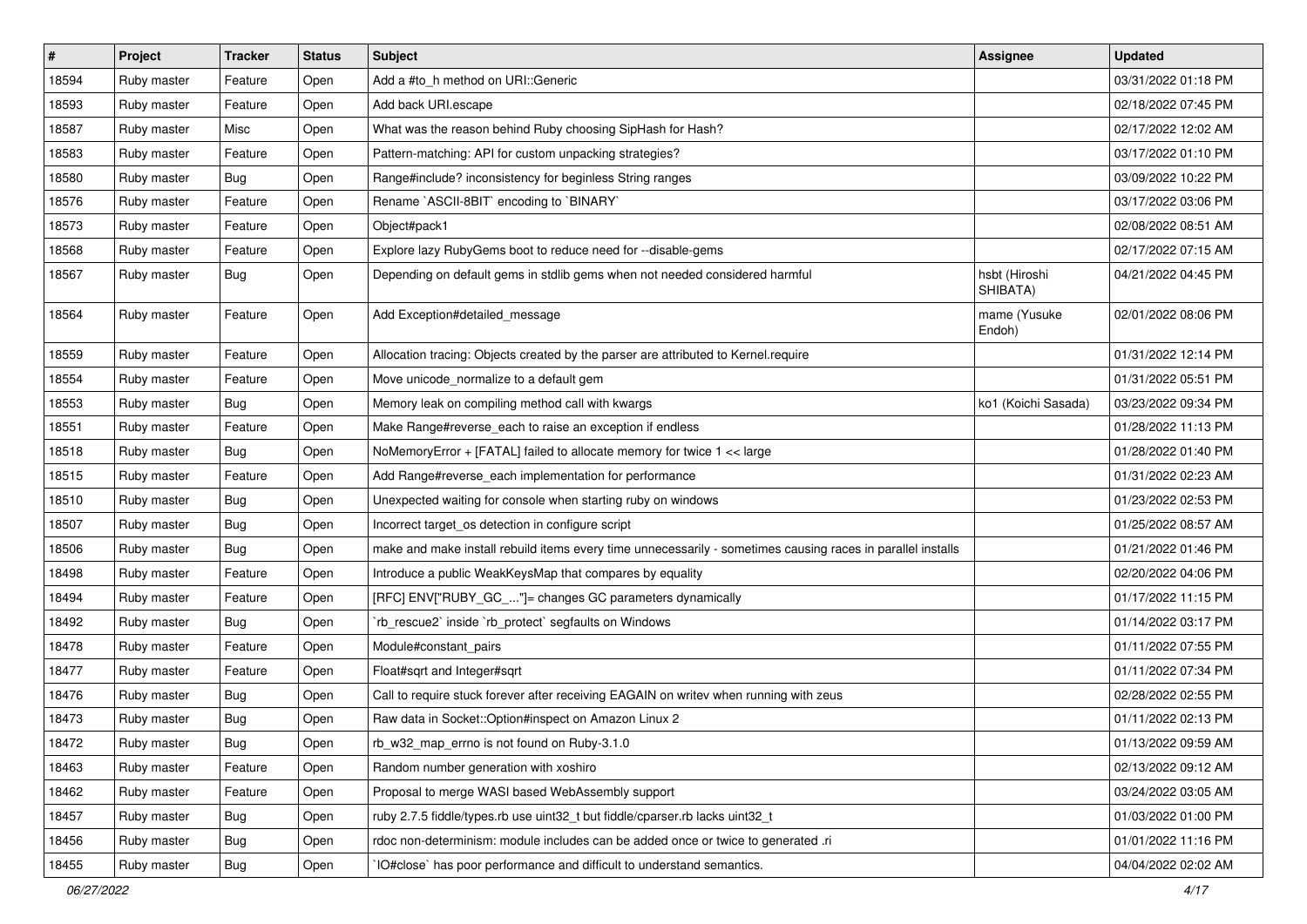| #     | Project     | <b>Tracker</b> | <b>Status</b> | Subject                                                                                                 | <b>Assignee</b>                         | <b>Updated</b>      |
|-------|-------------|----------------|---------------|---------------------------------------------------------------------------------------------------------|-----------------------------------------|---------------------|
| 18454 | Ruby master | <b>Bug</b>     | Open          | YJIT slowing down key Discourse benchmarks                                                              |                                         | 01/04/2022 08:45 AM |
| 18444 | Ruby master | <b>Bug</b>     | Open          | Trapped TSTP causes a locking deadlock in 3.0.3 onward                                                  |                                         | 05/26/2022 10:29 PM |
| 18440 | Ruby master | Feature        | Open          | YJIT is enabled if any YJIT tuning options are set                                                      |                                         | 12/30/2021 08:17 PM |
| 18439 | Ruby master | Feature        | Open          | Support YJIT for VC++                                                                                   | maximecb (Maxime<br>Chevalier-Boisvert) | 01/10/2022 11:29 PM |
| 18438 | Ruby master | Feature        | Open          | Add `Exception#additional_message` to show additional error information                                 |                                         | 02/07/2022 02:55 AM |
| 18435 | Ruby master | <b>Bug</b>     | Open          | Calling `protected` on ancestor method changes result of `instance_methods(false)`                      |                                         | 06/09/2022 10:23 AM |
| 18429 | Ruby master | <b>Bug</b>     | Open          | Configure ruby-3.0.3 on Solaris 10 Unknown keyword 'URL' in './ruby.tmp.pc'                             |                                         | 01/18/2022 09:15 PM |
| 18423 | Ruby master | Feature        | Open          | Installing stable versions like 3.0.3 from source generates fatal error by make                         |                                         | 12/23/2021 11:44 PM |
| 18420 | Ruby master | Misc           | Open          | Question about how to handle IO.pipe reader and writer when forking                                     |                                         | 12/22/2021 12:04 AM |
| 18418 | Ruby master | Feature        | Open          | Add Net::HTTP#security level=                                                                           |                                         | 12/19/2021 11:58 AM |
| 18413 | Ruby master | <b>Bug</b>     | Open          | Segfault in `ripper/lexer.rb`                                                                           |                                         | 12/17/2021 04:49 PM |
| 18412 | Ruby master | Bug            | Open          | Segfault in test_ractor.rb                                                                              |                                         | 12/17/2021 04:23 AM |
| 18411 | Ruby master | Feature        | Open          | Introduce `Fiber.blocking` for disabling scheduler.                                                     |                                         | 12/23/2021 05:10 PM |
| 18410 | Ruby master | Feature        | Open          | Proposal to make inspect include underscores on numerics                                                |                                         | 12/16/2021 09:07 AM |
| 18404 | Ruby master | Misc           | Open          | 3.1 documentation problems tracking ticket                                                              |                                         | 12/24/2021 03:59 PM |
| 18402 | Ruby master | Feature        | Open          | <b>Argument Labels</b>                                                                                  |                                         | 01/31/2022 06:14 PM |
| 18401 | Ruby master | Feature        | Open          | Rework `require_relative` to add the "current path" on `\$LOAD_PATH`                                    |                                         | 12/09/2021 05:41 PM |
| 18396 | Ruby master | <b>Bug</b>     | Open          | An unexpected "hash value omission" syntax error when without parentheses call expr follows             |                                         | 03/29/2022 09:58 PM |
| 18395 | Ruby master | Feature        | Open          | Introduce Array#subtract! for performance                                                               |                                         | 12/08/2021 04:42 PM |
| 18393 | Ruby master | <b>Bug</b>     | Open          | TestReadline#test_interrupt_in_other_thread fails on armv7hl                                            |                                         | 12/07/2021 02:03 PM |
| 18384 | Ruby master | Feature        | Open          | Pattern Match Object                                                                                    |                                         | 05/07/2022 06:01 PM |
| 18380 | Ruby master | Bug            | Open          | TestAddressResolve#test_socket_getnameinfo_domain_blocking test failures                                |                                         | 12/21/2021 04:22 PM |
| 18379 | Ruby master | Bug            | Open          | [CI] Windows mingw/ucrt - test-all timeout failures                                                     |                                         | 12/02/2021 02:23 AM |
| 18376 | Ruby master | Feature        | Open          | Version comparison API                                                                                  |                                         | 12/30/2021 10:33 AM |
| 18369 | Ruby master | Feature        | Open          | users.detect(:name, "Dorian") as shorthand for users.detect {  user  user.name == "Dorian" }            |                                         | 12/03/2021 02:23 PM |
| 18368 | Ruby master | Feature        | Open          | Range#step semantics for non-Numeric ranges                                                             |                                         | 02/02/2022 03:42 PM |
| 18360 | Ruby master | Feature        | Open          | PrettyPrint enhancements                                                                                |                                         | 11/24/2021 12:15 AM |
| 18359 | Ruby master | <b>Bug</b>     | Open          | [Windows MinGW] warning Please include winsock2.h before windows.h                                      |                                         | 11/23/2021 05:07 PM |
| 18357 | Ruby master | Feature        | Open          | Proposal: stop raising when block passed to IO#each * closes the IO                                     |                                         | 11/22/2021 09:03 PM |
| 18352 | Ruby master | Misc           | Open          | What is the Hash#grep expected?                                                                         |                                         | 11/28/2021 10:39 PM |
| 18338 | Ruby master | <b>Bug</b>     | Open          | Encoding.default_external = Encoding::UTF_16BE may add a wrongly-encoded string to<br>\$LOADED_FEATURES |                                         | 11/15/2021 07:32 AM |
| 18334 | Ruby master | Feature        | Open          | ENV#to_h returns a new Hash object but Hash#to_h does not, which can cause inconsistencies              |                                         | 11/17/2021 05:46 PM |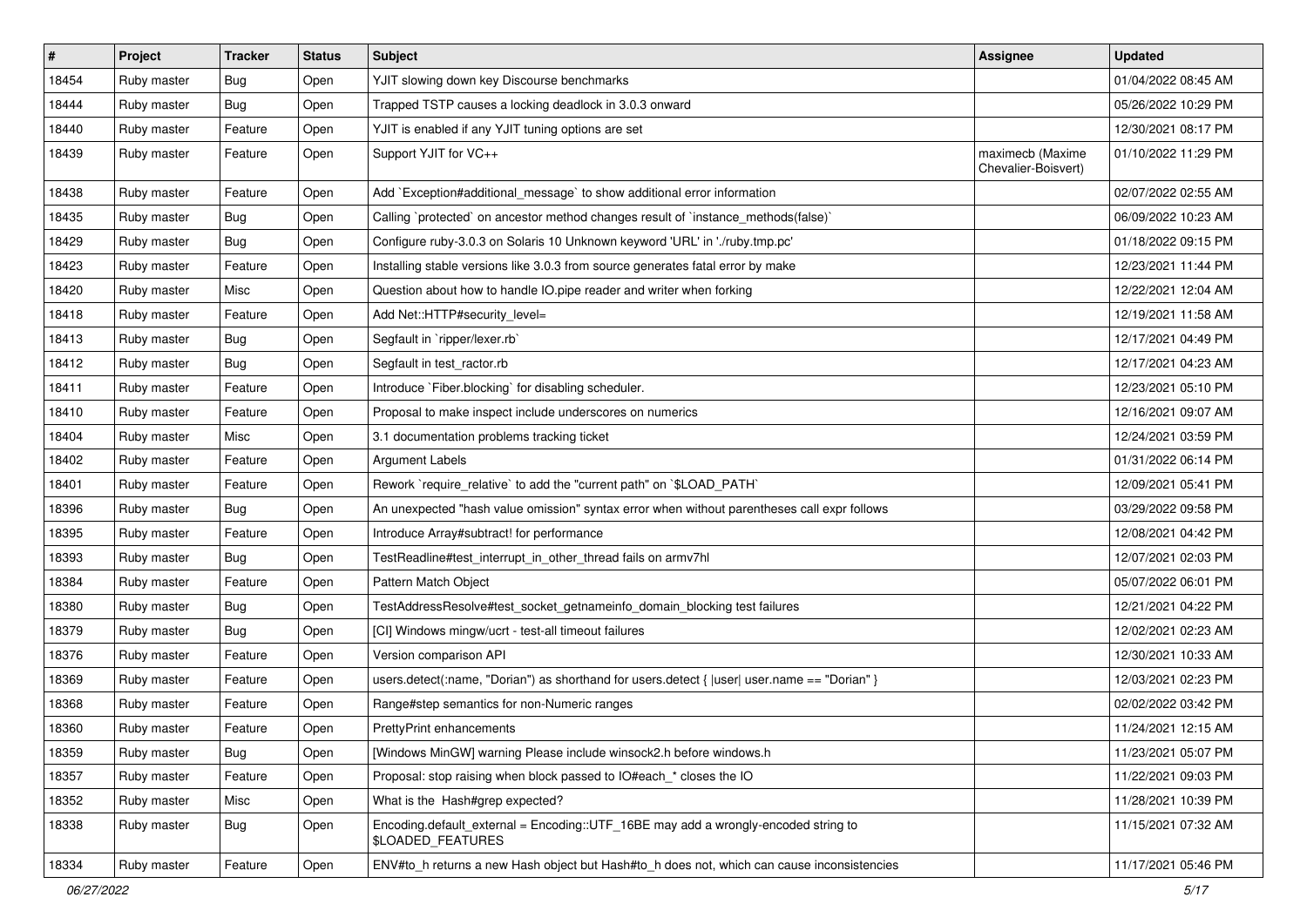| $\vert$ # | Project     | Tracker    | <b>Status</b> | <b>Subject</b>                                                                                                                                                        | <b>Assignee</b>               | <b>Updated</b>      |
|-----------|-------------|------------|---------------|-----------------------------------------------------------------------------------------------------------------------------------------------------------------------|-------------------------------|---------------------|
| 18332     | Ruby master | Feature    | Open          | a ? b                                                                                                                                                                 |                               | 12/29/2021 04:38 AM |
| 18331     | Ruby master | Feature    | Open          | Kernel.#Time                                                                                                                                                          |                               | 11/13/2021 12:41 PM |
| 18296     | Ruby master | Feature    | Open          | Custom exception formatting should override `Exception#full_message`.                                                                                                 |                               | 12/15/2021 08:49 PM |
| 18291     | Ruby master | Feature    | Open          | When use $=$ with named group, if regex is on the right side, variable not defined.                                                                                   |                               | 11/06/2021 12:36 PM |
| 18286     | Ruby master | <b>Bug</b> | Open          | Universal arm64/x86_84 binary built on an x86_64 machine segfaults/is killed on arm64                                                                                 |                               | 05/26/2022 09:45 PM |
| 18285     | Ruby master | Feature    | Open          | NoMethodError#message uses a lot of CPU/is really expensive to call                                                                                                   |                               | 01/30/2022 12:45 PM |
| 18281     | Ruby master | <b>Bug</b> | Open          | Ruby 3.1.0: gem uninstall -alx fails to uninstall debug                                                                                                               |                               | 06/16/2022 01:08 AM |
| 18277     | Ruby master | <b>Bug</b> | Open          | buffer error (Zlib::BufError) in Zlib::Deflate#deflate when using MJIT                                                                                                | k0kubun (Takashi<br>Kokubun)  | 01/05/2022 03:04 PM |
| 18275     | Ruby master | Feature    | Open          | Add an option to define_method to not capture the surrounding environment                                                                                             | ko1 (Koichi Sasada)           | 12/03/2021 02:34 PM |
| 18269     | Ruby master | Bug        | Open          | trace_opt_not and trace_opt_regexpmatch2 insns are indistinguishable                                                                                                  |                               | 11/12/2021 07:44 AM |
| 18265     | Ruby master | Feature    | Open          | Self-contained one-binary feature which discuss on ruby kaigi 2021 day 2, $\Box$ Ruby Committers vs the World /<br>CRuby Committers <sup>[]</sup>                     |                               | 10/24/2021 04:11 PM |
| 18262     | Ruby master | Feature    | Open          | Enumerator::Lazy#partition                                                                                                                                            |                               | 11/20/2021 10:17 AM |
| 18259     | Ruby master | Feature    | Open          | Support quarter spec %q in Time#strftime                                                                                                                              |                               | 10/21/2021 12:15 PM |
| 18258     | Ruby master | <b>Bug</b> | Open          | Ractor shareable? can be slow and mutates internal object flags.                                                                                                      | ko1 (Koichi Sasada)           | 10/21/2021 08:58 AM |
| 18257     | Ruby master | Bug        | Open          | rb_mRubyVMFrozenCore is broken by GC run                                                                                                                              |                               | 02/10/2022 12:36 PM |
| 18256     | Ruby master | Feature    | Open          | Change the canonical name of Thread::Mutex, Thread::Queue, Thread::SizedQueue and<br>Thread::ConditionVariable to just Mutex, Queue, SizedQueue and ConditionVariable |                               | 10/20/2021 10:59 PM |
| 18255     | Ruby master | Bug        | Open          | ioctl zeroes the last buffer byte                                                                                                                                     |                               | 10/25/2021 08:13 AM |
| 18248     | Ruby master | Misc       | Open          | Add Feature Triaging Guide                                                                                                                                            |                               | 10/12/2021 03:21 PM |
| 18247     | Ruby master | <b>Bug</b> | Open          | weird results for `Array#slice` or `Array#[]` with argument of type `Enumerator::ArithmeticSequence`                                                                  |                               | 03/30/2022 11:05 PM |
| 18242     | Ruby master | Feature    | Open          | Parser makes multiple assignment sad in confusing way                                                                                                                 |                               | 10/09/2021 07:58 AM |
| 18228     | Ruby master | Feature    | Open          | Add a 'timeout' option to 'IO.copy_stream'                                                                                                                            |                               | 10/01/2021 05:10 AM |
| 18227     | Ruby master | Feature    | Open          | Static class initialization.                                                                                                                                          | ioquatix (Samuel<br>Williams) | 09/29/2021 09:21 PM |
| 18194     | Ruby master | Feature    | Open          | No easy way to format exception messages per thread/fiber scheduler context.                                                                                          | mame (Yusuke<br>Endoh)        | 09/29/2021 10:10 AM |
| 18186     | Ruby master | Bug        | Open          | SEGV with system command - MinGW?                                                                                                                                     |                               | 09/22/2021 03:20 PM |
| 18181     | Ruby master | Feature    | Open          | Introduce Enumerable#min_with_value, max_with_value, and minmax_with_value                                                                                            |                               | 01/25/2022 07:33 AM |
| 18179     | Ruby master | Feature    | Open          | Add Math methods to Numeric                                                                                                                                           |                               | 03/24/2022 02:54 PM |
| 18168     | Ruby master | Feature    | Open          | Add ActiveSupport deep_transform_values to Ruby                                                                                                                       |                               | 09/15/2021 05:29 AM |
| 18162     | Ruby master | Feature    | Open          | Shorthand method Proc#isolate to create isolated proc objects                                                                                                         |                               | 09/13/2021 02:33 AM |
| 18159     | Ruby master | Feature    | Open          | Integrate functionality of dead_end gem into Ruby                                                                                                                     | matz (Yukihiro<br>Matsumoto)  | 06/17/2022 02:06 PM |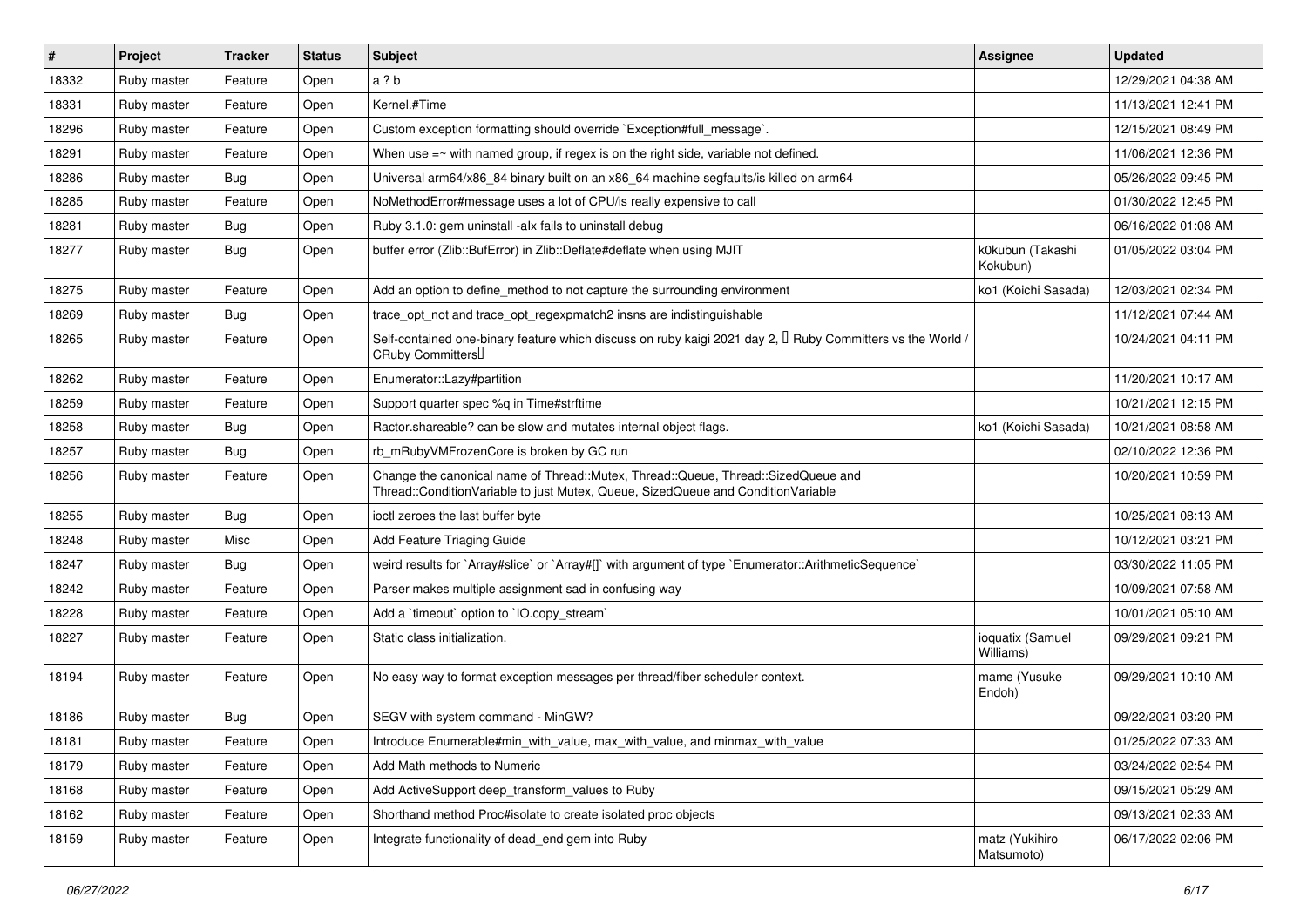| #     | Project     | <b>Tracker</b> | <b>Status</b> | Subject                                                                                                                    | <b>Assignee</b>               | <b>Updated</b>      |
|-------|-------------|----------------|---------------|----------------------------------------------------------------------------------------------------------------------------|-------------------------------|---------------------|
| 18152 | Ruby master | <b>Bug</b>     | Open          | Fix theoretical bug with signals + qsort                                                                                   |                               | 09/08/2021 03:38 PM |
| 18151 | Ruby master | Feature        | Open          | Incorrect Resolv result when DNS server is unreachable                                                                     |                               | 09/18/2021 12:22 AM |
| 18150 | Ruby master | Misc           | Open          | Proposal: Deprecate leading zero syntax to declare octals, since it's extremely confusing (and Python 3<br>removed it too) |                               | 09/04/2021 03:21 AM |
| 18146 | Ruby master | Feature        | Open          | Add 'delete_prefix' and 'delete_suffix' to 'Pathname'                                                                      |                               | 09/03/2021 04:59 AM |
| 18144 | Ruby master | Bug            | Open          | Timeout not working while regular expression match is running                                                              |                               | 09/02/2021 07:08 AM |
| 18137 | Ruby master | Feature        | Open          | A new method to check Proc is isolated or not                                                                              |                               | 10/27/2021 07:30 AM |
| 18136 | Ruby master | Feature        | Open          | take while after                                                                                                           |                               | 01/28/2022 06:23 AM |
| 18135 | Ruby master | Feature        | Open          | Introduce Enumerable#detect_only                                                                                           |                               | 09/02/2021 05:44 PM |
| 18132 | Ruby master | Bug            | Open          | TODO: fix ccan/list thread safety                                                                                          |                               | 01/02/2022 08:22 AM |
| 18131 | Ruby master | <b>Bug</b>     | Open          | addr2line.c: Some inlined functions mistakenly shown                                                                       |                               | 08/24/2021 07:59 PM |
| 18129 | Ruby master | <b>Bug</b>     | Open          | Ractor-incompatible global variables can be accessed through alias                                                         |                               | 08/23/2021 10:08 PM |
| 18127 | Ruby master | Feature        | Open          | Ractor-local version of Singleton                                                                                          |                               | 11/09/2021 02:45 PM |
| 18119 | Ruby master | <b>Bug</b>     | Open          | Ractor crashes when instantiating classes                                                                                  | ko1 (Koichi Sasada)           | 09/14/2021 01:42 AM |
| 18083 | Ruby master | Feature        | Open          | Capture error in ensure block.                                                                                             |                               | 10/21/2021 01:00 PM |
| 18082 | Ruby master | Misc           | Open          | FileUtils.remove_entry_secure has inconsistent document                                                                    |                               | 08/17/2021 04:26 PM |
| 18080 | Ruby master | <b>Bug</b>     | Open          | Syntax error on one-line pattern matching                                                                                  |                               | 08/18/2021 12:38 AM |
| 18073 | Ruby master | Bug            | Open          | test/ruby/test_jit.rb: "error: invalid use of '__builtin_va_arg_pack ()"" on Ruby 2.7.4 on gcc 4.8.5                       |                               | 12/03/2021 03:04 PM |
| 18070 | Ruby master | Feature        | Open          | `attr` should be removed                                                                                                   |                               | 08/09/2021 05:51 PM |
| 18069 | Ruby master | Feature        | Open          | instance_exec` is just ignored when the block is originally a method                                                       |                               | 08/10/2021 05:33 AM |
| 18068 | Ruby master | Misc           | Open          | Silence LoadError only if it is for rubygems itself                                                                        | hsbt (Hiroshi<br>SHIBATA)     | 08/08/2021 02:21 PM |
| 18063 | Ruby master | Feature        | Open          | io_uring implementation                                                                                                    |                               | 08/05/2021 10:02 AM |
| 18061 | Ruby master | <b>Bug</b>     | Open          | Execshield test: libruby.so.N.N.N: FAIL: property-note test because no .note.gnu.property section found                    |                               | 06/22/2022 07:58 AM |
| 18058 | Ruby master | <b>Bug</b>     | Open          | 3.1.0-dev with MJIT enabled Zlib::BufError during `gem install`                                                            | k0kubun (Takashi<br>Kokubun)  | 08/02/2021 08:31 PM |
| 18057 | Ruby master | Feature        | Open          | Introduce Array#mean                                                                                                       |                               | 08/02/2021 02:16 PM |
| 18055 | Ruby master | Feature        | Open          | Introduce                                                                                                                  |                               | 07/30/2021 09:30 AM |
| 18036 | Ruby master | Bug            | Open          | Pthread fibers become invalid on fork - different from normal fibers.                                                      | ioquatix (Samuel<br>Williams) | 08/19/2021 07:05 AM |
| 18035 | Ruby master | Feature        | Open          | Introduce general model/semantic for immutable by default.                                                                 |                               | 11/09/2021 04:47 PM |
| 18033 | Ruby master | Feature        | Open          | Time.new to parse a string                                                                                                 |                               | 12/07/2021 02:15 PM |
| 18013 | Ruby master | <b>Bug</b>     | Open          | Unexpected results when mxiing negated character classes and case-folding                                                  |                               | 06/29/2021 12:05 PM |
| 18012 | Ruby master | <b>Bug</b>     | Open          | Case-insensitive character classes can only match multiple code points when top-level character class is not<br>negated    |                               | 06/29/2021 08:35 AM |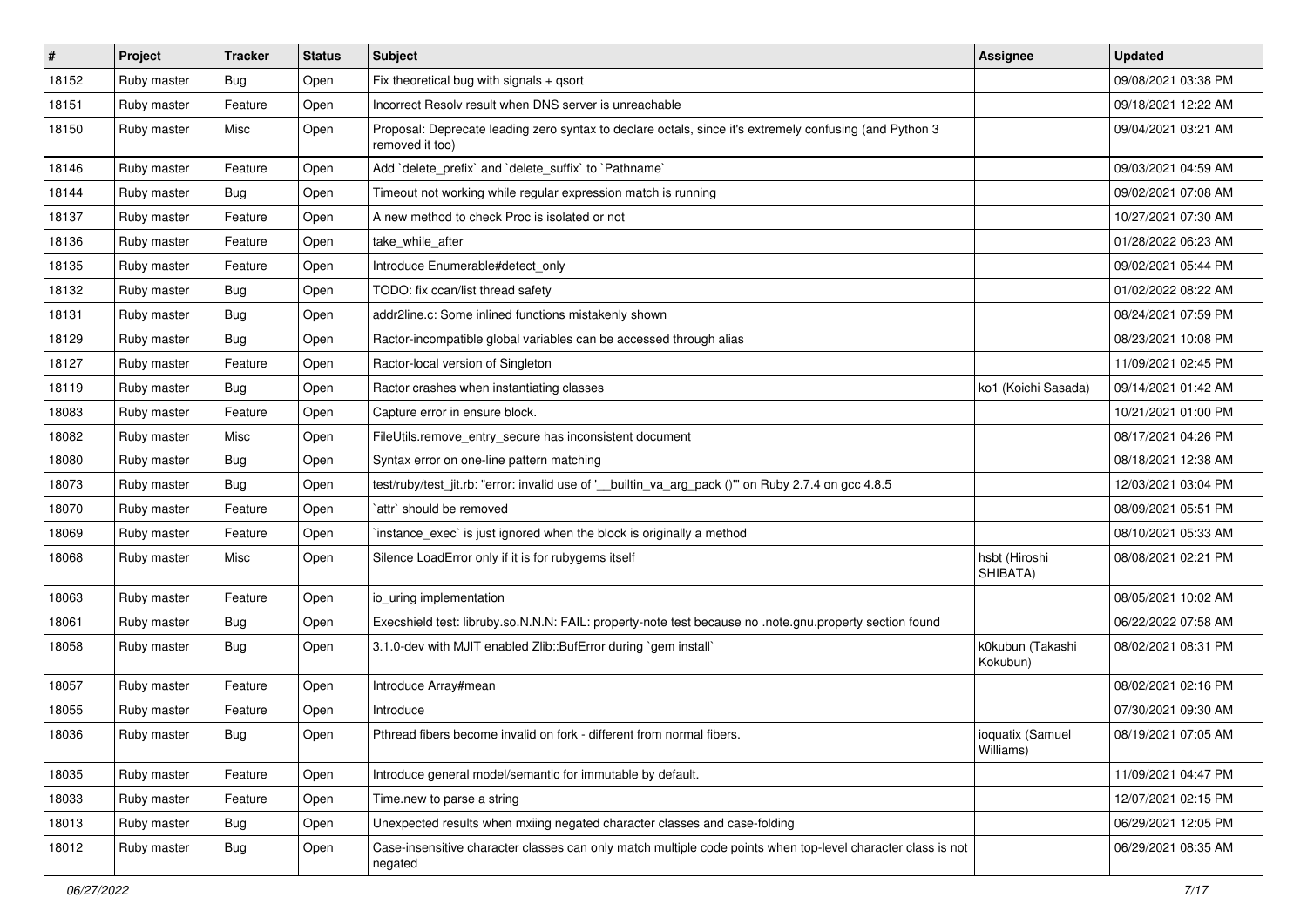| $\vert$ # | Project     | <b>Tracker</b> | <b>Status</b> | Subject                                                                                                                                     | <b>Assignee</b>              | <b>Updated</b>      |
|-----------|-------------|----------------|---------------|---------------------------------------------------------------------------------------------------------------------------------------------|------------------------------|---------------------|
| 18010     | Ruby master | <b>Bug</b>     | Open          | Character class with single character gets case-folded with following string                                                                |                              | 06/28/2021 09:30 AM |
| 18009     | Ruby master | Bug            | Open          | Regexps \w and \W with /i option and /u option produce inconsistent results under nested negation and<br>intersection                       |                              | 06/28/2021 09:09 AM |
| 18005     | Ruby master | Feature        | Open          | Enable non-blocking 'binding.irb'.                                                                                                          |                              | 06/24/2021 07:20 PM |
| 18004     | Ruby master | Feature        | Open          | Add Async to the stdlib                                                                                                                     |                              | 11/26/2021 06:01 AM |
| 18002     | Ruby master | Bug            | Open          | s390x: Tests failing without LC_ALL env                                                                                                     | jaruga (Jun Aruga)           | 07/12/2021 04:30 PM |
| 17999     | Ruby master | <b>Bug</b>     | Open          | TestMethod#test zsuper intermittent timeout error on raspbian10-aarch64 CI                                                                  |                              | 06/18/2021 01:33 AM |
| 17996     | Ruby master | Bug            | Open          | Cygwin: thread + pipe behavior since Ruby 2.6                                                                                               | cruby-cygwin                 | 05/19/2022 08:20 AM |
| 17995     | Ruby master | Bug            | Open          | Slow down when mjit and Ractor are being used at same time                                                                                  | k0kubun (Takashi<br>Kokubun) | 06/11/2022 04:02 AM |
| 17994     | Ruby master | Feature        | Open          | Clarify 'IO.read' behavior and add 'File.read' method                                                                                       |                              | 07/16/2021 03:04 AM |
| 17990     | Ruby master | <b>Bug</b>     | Open          | Inconsistent behavior of Regexp quantifiers over characters with complex case foldings                                                      |                              | 06/15/2021 11:59 AM |
| 17989     | Ruby master | Bug            | Open          | Case insensitive Regexps do not handle characters with overlapping case foldings                                                            |                              | 06/15/2021 11:43 AM |
| 17950     | Ruby master | Feature        | Open          | Unable to pattern-match against a String key                                                                                                |                              | 06/15/2021 11:42 AM |
| 17944     | Ruby master | Feature        | Open          | Remove Socket.gethostbyaddr and Socket.gethostbyname                                                                                        |                              | 06/10/2021 08:26 AM |
| 17942     | Ruby master | Feature        | Open          | Add a `initialize(public @a, private @b)` shortcut syntax for defining public/private accessors for instance<br>vars as part of constructor |                              | 12/13/2021 12:43 AM |
| 17938     | Ruby master | Feature        | Open          | Keyword alternative for boolean positional arguments                                                                                        |                              | 07/15/2021 06:46 AM |
| 17931     | Ruby master | Bug            | Open          | Compile fails setup option nodynamic                                                                                                        |                              | 07/07/2021 08:51 AM |
| 17926     | Ruby master | <b>Bug</b>     | Open          | spec/ruby/core/file/atime_spec.rb: a random failing test on Travis ppc64le                                                                  |                              | 06/02/2021 04:35 PM |
| 17925     | Ruby master | Bug            | Open          | Pattern matching syntax using semicolon one-line                                                                                            |                              | 06/04/2021 03:08 PM |
| 17924     | Ruby master | Feature        | Open          | Range#infinite?                                                                                                                             |                              | 07/08/2021 11:58 PM |
| 17884     | Ruby master | Feature        | Open          | locindex for profiling tools                                                                                                                | ko1 (Koichi Sasada)          | 05/24/2021 04:17 PM |
| 17878     | Ruby master | Bug            | Open          | bootstraptest/test_ractor.rb:224 a random failing test with "The outgoing-port is already closed<br>(Ractor::ClosedError)"                  |                              | 09/13/2021 01:10 PM |
| 17859     | Ruby master | Feature        | Open          | Start IRB when running just `ruby`                                                                                                          |                              | 05/14/2021 07:54 AM |
| 17856     | Ruby master | Feature        | Open          | ary.member? is slower than ary.include?                                                                                                     |                              | 05/11/2021 10:12 AM |
| 17851     | Ruby master | Feature        | Open          | ruby extension for memoryview                                                                                                               |                              | 05/05/2021 03:15 PM |
| 17849     | Ruby master | Feature        | Open          | Fix Timeout timeout so that it can be used in threaded Web servers                                                                          | matz (Yukihiro<br>Matsumoto) | 04/10/2022 06:26 AM |
| 17844     | Ruby master | Feature        | Open          | Support list of methods to test with respond_to?                                                                                            |                              | 05/06/2021 07:00 PM |
| 17834     | Ruby master | Feature        | Open          | Add a Bytes and BytesArray class that implement memoryview                                                                                  |                              | 05/06/2021 02:22 PM |
| 17833     | Ruby master | Feature        | Open          | add IO.readinto(b) where b is a bytes like object that is you can get a memoryview from                                                     |                              | 06/30/2021 02:36 PM |
| 17830     | Ruby master | Feature        | Open          | Add Integer#previous and Integer#prev                                                                                                       | matz (Yukihiro<br>Matsumoto) | 04/27/2021 11:35 PM |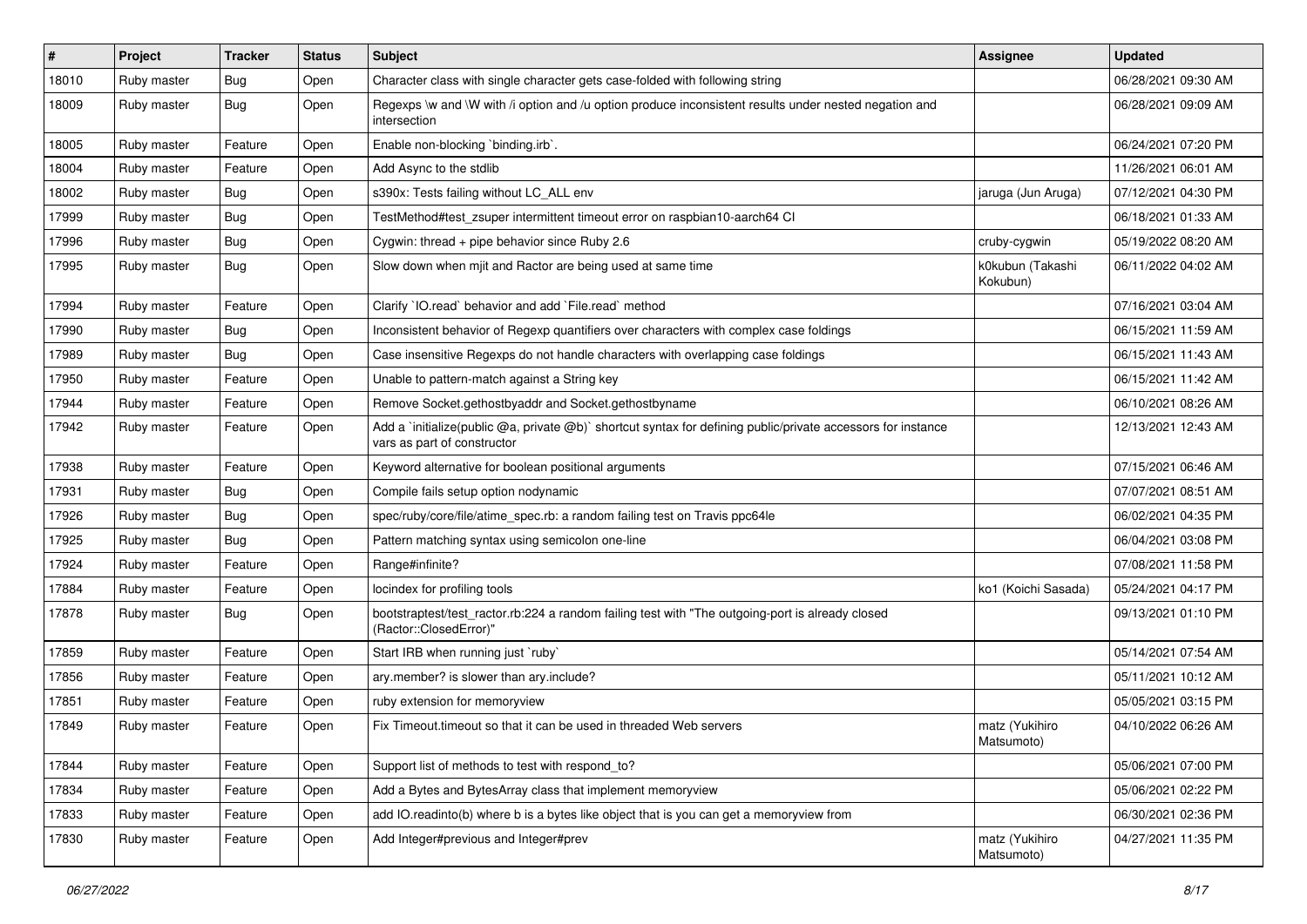| $\vert$ # | Project     | Tracker    | <b>Status</b> | Subject                                                                           | <b>Assignee</b>              | <b>Updated</b>      |
|-----------|-------------|------------|---------------|-----------------------------------------------------------------------------------|------------------------------|---------------------|
| 17829     | Ruby master | Misc       | Open          | Clang/LLVM correctness of x64-mingw32 build (`shorten-64-to-32` warnings)         |                              | 04/26/2021 04:23 PM |
| 17825     | Ruby master | Feature    | Open          | Uniformize Float:: INFINITY and Date:: infinity.new                               |                              | 05/04/2021 01:43 AM |
| 17817     | Ruby master | Bug        | Open          | --jit outputs ./tmp/_ruby_mjit_*.h: No such file or directory on with TMP         |                              | 04/22/2021 11:57 AM |
| 17815     | Ruby master | Misc       | Open          | Snapcraft Ruby plugin                                                             |                              | 04/20/2021 07:59 PM |
| 17808     | Ruby master | Feature    | Open          | Feature Request: JS like splat of Object properties as named method parameters    |                              | 04/17/2021 11:43 PM |
| 17799     | Ruby master | <b>Bug</b> | Open          | Seg fault in rb_class_clear_method_cache                                          |                              | 12/09/2021 05:39 AM |
| 17797     | Ruby master | Feature    | Open          | MIPS support for addr2line.c                                                      |                              | 04/13/2021 03:49 AM |
| 17792     | Ruby master | Bug        | Open          | make notes and make test fail with Ruby3.0.1p64 RaspberryPI 4B Ubuntu 20.10 ARM64 |                              | 05/23/2021 08:23 PM |
| 17790     | Ruby master | Feature    | Open          | Have a way to clear a String without resetting its capacity                       |                              | 04/21/2021 11:27 PM |
| 17786     | Ruby master | Feature    | Open          | Proposal: new "ends" keyword                                                      |                              | 04/11/2021 01:40 AM |
| 17785     | Ruby master | Feature    | Open          | Allow named parameters to be keywords                                             | matz (Yukihiro<br>Matsumoto) | 12/17/2021 06:10 PM |
| 17774     | Ruby master | Bug        | Open          | Quantified empty group causes regex to fail                                       |                              | 10/13/2021 04:43 PM |
| 17773     | Ruby master | Feature    | Open          | Alias `Numeric#zero?` and `Float#zero?` as `Numeric#empty?` and `Float#empty?`    |                              | 04/02/2021 03:39 PM |
| 17771     | Ruby master | Feature    | Open          | String#start_with? should not construct MatchData or set \$~                      |                              | 04/02/2021 02:49 PM |
| 17758     | Ruby master | Feature    | Open          | Provide Hash#count for performance improvement                                    |                              | 03/28/2021 06:39 PM |
| 17753     | Ruby master | Feature    | Open          | Add Module#namespace                                                              |                              | 04/17/2021 08:04 AM |
| 17749     | Ruby master | Feature    | Open          | Const source location without name                                                |                              | 04/17/2021 07:38 AM |
| 17743     | Ruby master | Feature    | Open          | Show argument types in backtrace                                                  |                              | 03/25/2021 06:39 PM |
| 17741     | Ruby master | Feature    | Open          | Ruby links to `objc` for convenience - this should be moved into a native ext     |                              | 03/23/2021 01:24 AM |
| 17722     | Ruby master | <b>Bug</b> | Open          | define_method with shareable results in "defined in a different Ractor"           |                              | 08/24/2021 12:03 PM |
| 17718     | Ruby master | Feature    | Open          | a method paramaters object that can be pattern matched against                    |                              | 03/24/2021 01:29 PM |
| 17683     | Ruby master | Misc       | Open          | Current status of beginless range (experimental or not)                           |                              | 06/05/2021 07:22 AM |
| 17682     | Ruby master | Feature    | Open          | String#casecmp performance improvement                                            |                              | 03/24/2021 02:29 PM |
| 17680     | Ruby master | Bug        | Open          | tab completion no longer works on irb3.0                                          |                              | 03/13/2021 08:06 AM |
| 17667     | Ruby master | Bug        | Open          | Module#name needs synchronization                                                 | ko1 (Koichi Sasada)          | 03/02/2021 07:31 AM |
| 17663     | Ruby master | Feature    | Open          | Enumerator#with, an alternative to Enumerator#with object                         |                              | 03/02/2021 05:48 PM |
| 17660     | Ruby master | Feature    | Open          | Expose information about which basic methods have been redefined                  |                              | 03/02/2021 03:31 PM |
| 17647     | Ruby master | Feature    | Open          | Print register `r11` on 32-bit ARM Linux                                          |                              | 04/30/2021 11:22 AM |
| 17646     | Ruby master | <b>Bug</b> | Open          | Check for `__builtin_mul_overflow` with `long long` arguments                     |                              | 02/19/2021 06:19 PM |
| 17637     | Ruby master | Misc       | Open          | Endless ranges with `nil` boundary weird behavior                                 |                              | 02/19/2021 07:57 AM |
| 17627     | Ruby master | Feature    | Open          | Suggestion: Implement `freeze_values` instance method on collection-like classes. |                              | 02/16/2021 07:58 PM |
| 17624     | Ruby master | <b>Bug</b> | Open          | Ractor.receive is not thread-safe                                                 | ko1 (Koichi Sasada)          | 09/14/2021 01:40 AM |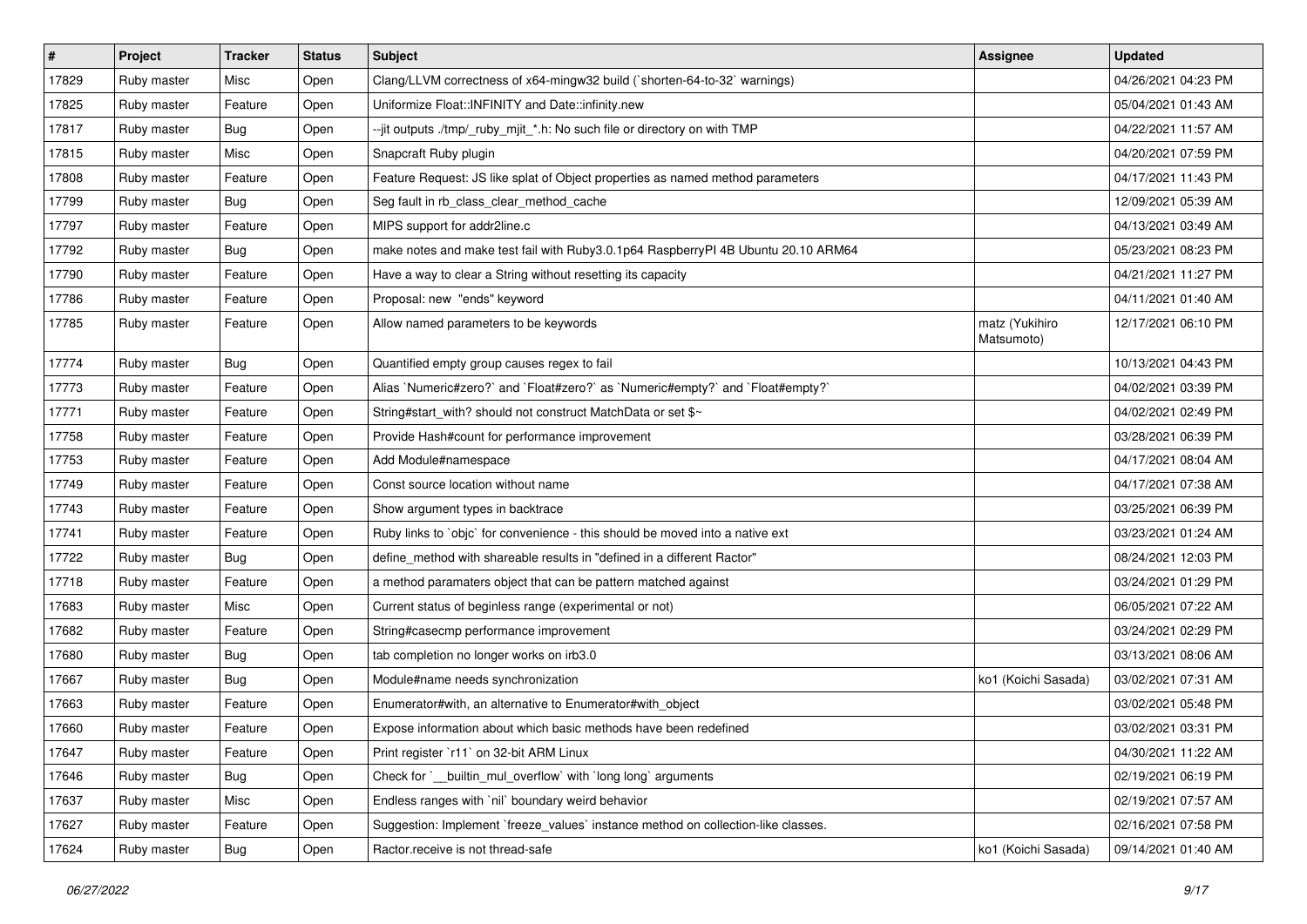| $\vert$ # | Project     | <b>Tracker</b> | <b>Status</b> | <b>Subject</b>                                                                                                                                             | Assignee                          | <b>Updated</b>      |
|-----------|-------------|----------------|---------------|------------------------------------------------------------------------------------------------------------------------------------------------------------|-----------------------------------|---------------------|
| 17617     | Ruby master | Bug            | Open          | When a Ractor's incoming port is closed, Ractor.receive_if does not raise Ractor::ClosedError, but instead<br>blocks indefinitely                          | ko1 (Koichi Sasada)               | 09/14/2021 01:40 AM |
| 17616     | Ruby master | Feature        | Open          | Support backtracing on Linux with non-GNU-libc + libunwind                                                                                                 |                                   | 02/09/2021 01:12 PM |
| 17611     | Ruby master | Feature        | Open          | Expose `rb_execarg` interfaces and `rb_grantpt`                                                                                                            |                                   | 02/07/2021 01:52 AM |
| 17591     | Ruby master | Misc           | Open          | Test frameworks and REPLs do not show deprecation warnings by default                                                                                      |                                   | 02/17/2021 09:06 AM |
| 17586     | Ruby master | Misc           | Open          | Please run Windows CI in all std-lib repos                                                                                                                 |                                   | 01/28/2021 02:34 PM |
| 17579     | Ruby master | Feature        | Open          | [Proposal] A suggestion for newline-separated shorthand notation, for the creation of Arrays containing<br>strings that may contain ' ' (space) characters |                                   | 01/25/2021 04:33 PM |
| 17576     | Ruby master | Feature        | Open          | Partial Functions (procs, lambdas)                                                                                                                         |                                   | 01/24/2021 07:58 PM |
| 17569     | Ruby master | Misc           | Open          | uri`lib maintainership                                                                                                                                     | akr (Akira Tanaka)                | 01/23/2021 10:42 AM |
| 17566     | Ruby master | Feature        | Open          | Tune thread QoS / efficiency on macOS                                                                                                                      |                                   | 01/29/2021 09:16 AM |
| 17565     | Ruby master | Misc           | Open          | Prefer use of access(2) in rb_file_load_ok() to check for existence of require'd files                                                                     |                                   | 01/21/2021 08:52 PM |
| 17562     | Ruby master | Feature        | Open          | Update - E option in --help                                                                                                                                |                                   | 01/19/2021 05:38 PM |
| 17550     | Ruby master | Feature        | Open          | Why no function to get all subdirectories of a directory?                                                                                                  |                                   | 01/18/2021 08:57 AM |
| 17548     | Ruby master | Feature        | Open          | Need simple way to include symlink directories in Dir.glob                                                                                                 |                                   | 03/21/2022 01:35 PM |
| 17543     | Ruby master | <b>Bug</b>     | Open          | Ractor isolation broken by `self` in shareable proc                                                                                                        | ko1 (Koichi Sasada)               | 01/29/2021 03:06 PM |
| 17531     | Ruby master | Bug            | Open          | did_you_mean` not Ractor friendly                                                                                                                          | ko1 (Koichi Sasada)               | 01/29/2021 08:48 AM |
| 17528     | Ruby master | Feature        | Open          | Make Addrinfo.getaddrinfo fall back to Timeout.timeout for :resolv_timeout                                                                                 |                                   | 01/13/2021 08:50 PM |
| 17525     | Ruby master | Feature        | Open          | Implement Happy Eyeballs Version 2 (RFC8305) in Socket.tcp                                                                                                 | Glass_saga (Masaki<br>Matsushita) | 06/16/2022 01:08 AM |
| 17513     | Ruby master | Bug            | Open          | Methods of shareable objects and UnboundMethods should be shareable                                                                                        | ko1 (Koichi Sasada)               | 01/06/2021 08:53 PM |
| 17506     | Ruby master | Bug            | Open          | Ractor isolation broken by ThreadGroup                                                                                                                     |                                   | 01/03/2021 08:05 PM |
| 17502     | Ruby master | Misc           | Open          | C vs Ruby                                                                                                                                                  | ko1 (Koichi Sasada)               | 12/02/2021 07:53 PM |
| 17496     | Ruby master | Feature        | Open          | Add constant Math::TAU                                                                                                                                     |                                   | 01/13/2021 05:47 AM |
| 17474     | Ruby master | Feature        | Open          | Interpreting constants at compile time                                                                                                                     |                                   | 01/07/2021 04:40 PM |
| 17473     | Ruby master | Feature        | Open          | Make Pathname to embedded class of Ruby                                                                                                                    | akr (Akira Tanaka)                | 01/07/2022 09:25 AM |
| 17472     | Ruby master | Feature        | Open          | HashWithIndifferentAccess like Hash extension                                                                                                              |                                   | 06/16/2022 01:08 AM |
| 17471     | Ruby master | Feature        | Open          | send_if method for improved conditional chaining                                                                                                           |                                   | 12/29/2020 03:23 PM |
| 17468     | Ruby master | Feature        | Open          | Deprecate RUBY_DEVEL                                                                                                                                       |                                   | 06/16/2022 01:08 AM |
| 17422     | Ruby master | Misc           | Open          | 3.0 documentation problems tracking ticket                                                                                                                 |                                   | 12/24/2020 12:51 PM |
| 17420     | Ruby master | Bug            | Open          | Unsafe mutation of \$" when doing non-RubyGems require in Ractor                                                                                           | ko1 (Koichi Sasada)               | 01/07/2021 01:23 PM |
| 17416     | Ruby master | Feature        | Open          | Improve performance Kernel#itself                                                                                                                          |                                   | 12/21/2020 01:14 PM |
| 17414     | Ruby master | Feature        | Open          | Ractor should allow access to shareable attributes for Modules/Classes                                                                                     | ko1 (Koichi Sasada)               | 12/21/2020 03:56 PM |
| 17406     | Ruby master | Feature        | Open          | Add `NoMatchingPatternError#depth`                                                                                                                         |                                   | 12/19/2020 03:18 PM |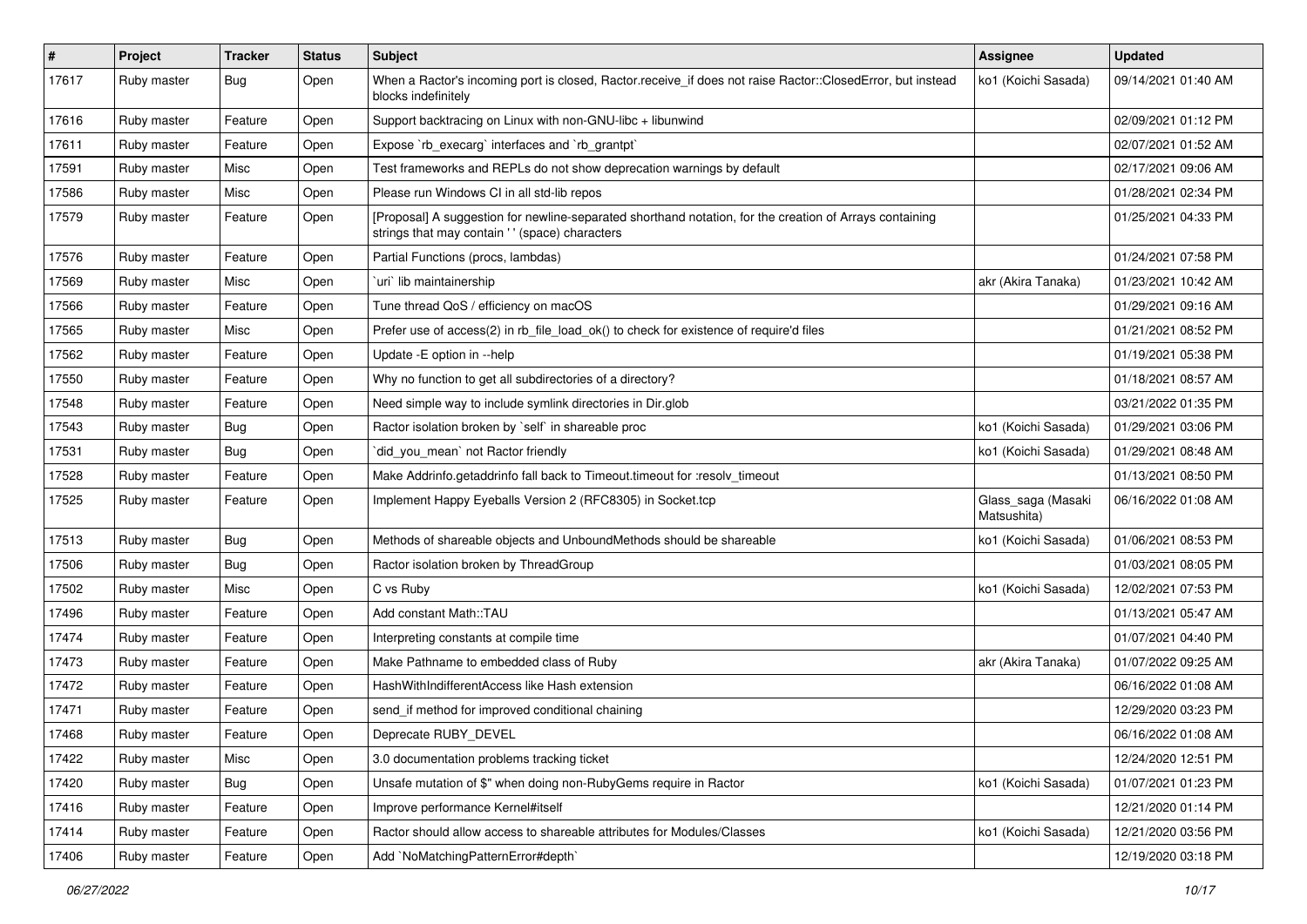| $\vert$ # | Project     | Tracker | <b>Status</b> | <b>Subject</b>                                                                 | <b>Assignee</b>              | <b>Updated</b>      |
|-----------|-------------|---------|---------------|--------------------------------------------------------------------------------|------------------------------|---------------------|
| 17404     | Ruby master | Feature | Open          | Ractor `move:` API to allow shareability check                                 | ko1 (Koichi Sasada)          | 12/18/2020 09:17 PM |
| 17400     | Ruby master | Bug     | Open          | Incorrect character downcase for Greek Sigma                                   | duerst (Martin Dürst)        | 12/17/2020 06:56 AM |
| 17399     | Ruby master | Misc    | Open          | Are endless methods experimental?                                              |                              | 12/22/2020 07:05 PM |
| 17393     | Ruby master | Feature | Open          | 'Ractor::Moved#inspect'                                                        | ko1 (Koichi Sasada)          | 12/21/2020 05:47 PM |
| 17390     | Ruby master | Misc    | Open          | Class and method-level docs for Ractor                                         |                              | 12/13/2020 06:33 PM |
| 17383     | Ruby master | Bug     | Open          | 3.0 recursion memory speed issues                                              |                              | 12/09/2020 05:41 PM |
| 17375     | Ruby master | Feature | Open          | Add scheduler callbacks for transferring fibers                                |                              | 12/07/2020 11:31 PM |
| 17373     | Ruby master | Bug     | Open          | Ruby 3.0 is slower at Discourse bench than Ruby 2.7                            |                              | 01/04/2021 06:47 AM |
| 17359     | Ruby master | Bug     | Open          | Ractor copy mode is not Ractor-safe                                            | ko1 (Koichi Sasada)          | 12/02/2020 05:42 PM |
| 17357     | Ruby master | Feature | Open          | Queue#pop` should have a block form for closed queues                          |                              | 01/12/2021 07:32 AM |
| 17356     | Ruby master | Feature | Open          | Alignment of memory allocated through Fiddle struct's malloc                   |                              | 12/02/2020 11:06 AM |
| 17354     | Ruby master | Bug     | Open          | Module#const_source_location is misleading for constants awaiting autoload     |                              | 03/26/2021 05:56 PM |
| 17353     | Ruby master | Feature | Open          | Functional chaining operator                                                   |                              | 11/30/2020 03:29 AM |
| 17337     | Ruby master | Bug     | Open          | Don't embed Ruby build-time configuration in Ruby                              |                              | 12/21/2020 04:17 PM |
| 17333     | Ruby master | Feature | Open          | Enumerable#many?                                                               |                              | 12/11/2020 03:38 AM |
| 17330     | Ruby master | Feature | Open          | Object#non                                                                     |                              | 01/25/2021 03:54 PM |
| 17326     | Ruby master | Feature | Open          | Add Kernel#must! to the standard library                                       |                              | 06/22/2022 04:10 PM |
| 17325     | Ruby master | Feature | Open          | Adds Fiber#cancel, which forces a Fiber to break/return                        |                              | 11/19/2020 12:34 AM |
| 17316     | Ruby master | Feature | Open          | On memoization                                                                 |                              | 05/13/2022 11:32 AM |
| 17315     | Ruby master | Feature | Open          | Hash #transform                                                                |                              | 11/13/2020 08:38 PM |
| 17311     | Ruby master | Feature | Open          | Improve performance Array#deconstruct & Array#to_ary                           |                              | 11/08/2020 07:12 AM |
| 17309     | Ruby master | Misc    | Open          | URI.escape being deprecated, yet there is no replacement                       |                              | 11/11/2020 12:52 AM |
| 17298     | Ruby master | Feature | Open          | Ractor's basket communication APIs                                             |                              | 11/13/2020 04:16 PM |
| 17290     | Ruby master | Feature | Open          | Syntax sugar for boolean keyword argument                                      |                              | 10/29/2020 04:51 AM |
| 17288     | Ruby master | Feature | Open          | Optimize _send_call with a literal method name                                 | matz (Yukihiro<br>Matsumoto) | 10/30/2020 12:17 AM |
| 17286     | Ruby master | Feature | Open          | 'Ractor.new' should accept 'move: true'                                        |                              | 11/08/2020 03:01 AM |
| 17285     | Ruby master | Feature | Open          | Less strict `Ractor.select`                                                    |                              | 10/26/2020 03:15 AM |
| 17279     | Ruby master | Feature | Open          | Allow a negative step in Range#step with a block                               | matz (Yukihiro<br>Matsumoto) | 10/22/2020 02:23 AM |
| 17263     | Ruby master | Bug     | Open          | Fiber context switch degrades with number of fibers, limit on number of fibers |                              | 01/31/2022 02:47 PM |
| 17258     | Ruby master | Feature | Open          | Oneshot Branch Coverage                                                        |                              | 10/09/2020 08:26 PM |
| 17210     | Ruby master | Feature | Open          | More readable and useful `Set#inspect`                                         | knu (Akinori MUSHA)          | 05/19/2021 10:12 PM |
| 17208     | Ruby master | Feature | Open          | Add `Set#compact` and `Set#compact!` methods                                   |                              | 11/05/2020 10:44 AM |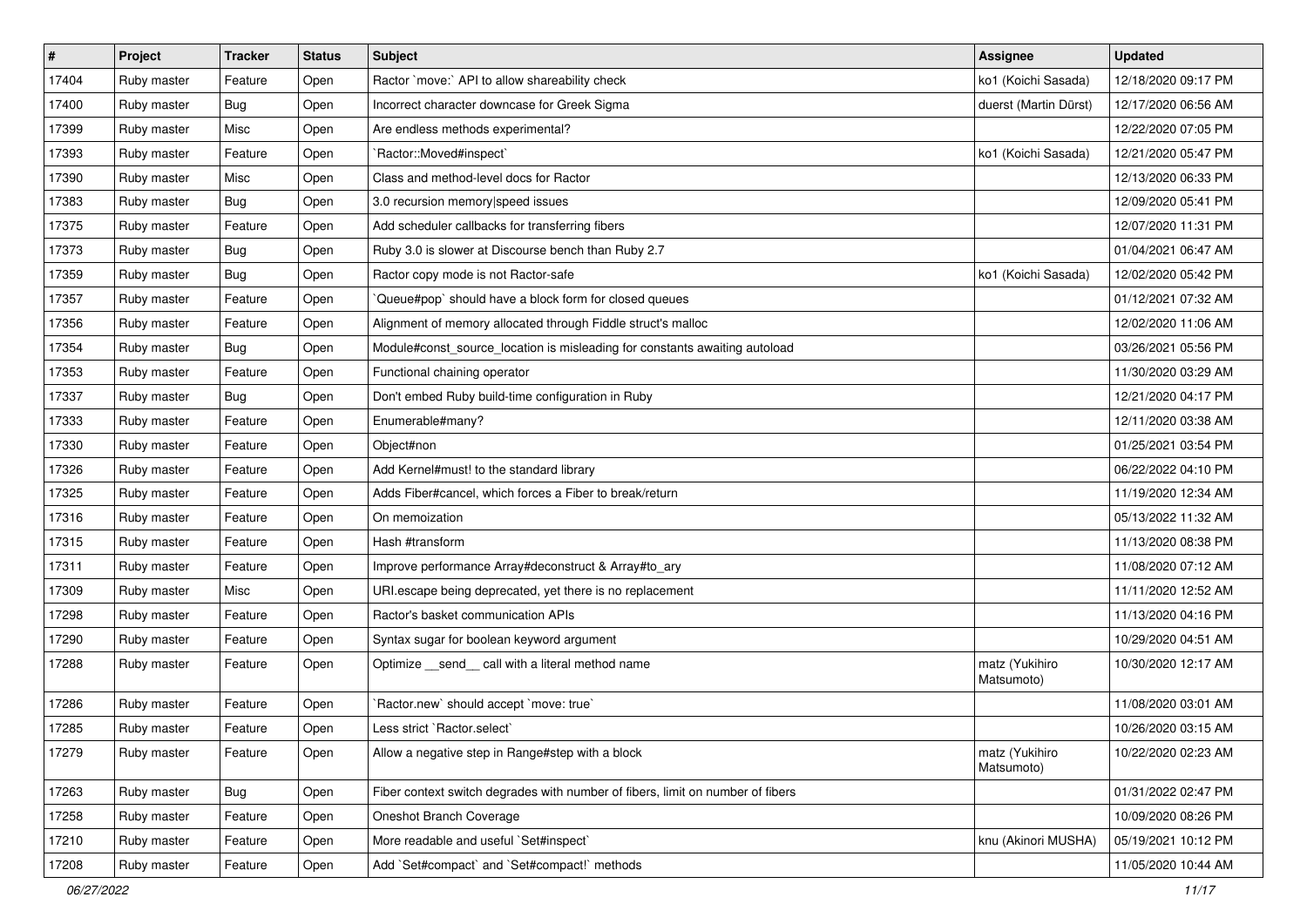| $\vert$ # | Project     | <b>Tracker</b> | <b>Status</b> | Subject                                                                                                | <b>Assignee</b>              | <b>Updated</b>      |
|-----------|-------------|----------------|---------------|--------------------------------------------------------------------------------------------------------|------------------------------|---------------------|
| 17206     | Ruby master | Feature        | Open          | Introduce new Regexp option to avoid global MatchData allocations                                      |                              | 10/28/2020 10:43 PM |
| 17199     | Ruby master | Misc           | Open          | id outputed by inspect and to_s output does not allow to find actual object_id and vice-versa          |                              | 10/20/2020 09:35 PM |
| 17184     | Ruby master | Feature        | Open          | No stdlib function to perform simple string replacement                                                | matz (Yukihiro<br>Matsumoto) | 02/23/2021 09:27 PM |
| 17180     | Ruby master | Bug            | Open          | Ractor and constant referencing                                                                        |                              | 09/20/2020 05:43 PM |
| 17174     | Ruby master | Misc           | Open          | 'Error relocating, symbol not found" error when compiling a native extension on Alpine with Ruby >=2.4 |                              | 10/06/2020 11:19 AM |
| 17173     | Ruby master | Feature        | Open          | open-uri I ciphers IIIIIII                                                                             | akr (Akira Tanaka)           | 09/25/2020 09:17 AM |
| 17166     | Ruby master | Feature        | Open          | net/http not supporting unix domain sockets                                                            |                              | 09/12/2020 02:51 PM |
| 17165     | Ruby master | Feature        | Open          | Add 'filter' and 'flatten' keywords to 'Enumerable#map'                                                |                              | 09/13/2020 09:41 AM |
| 17163     | Ruby master | Feature        | Open          | Rename `begin`                                                                                         |                              | 09/09/2020 03:04 AM |
| 17159     | Ruby master | Bug            | Open          | extend `define_method` for Ractor                                                                      |                              | 10/29/2020 04:06 PM |
| 17156     | Ruby master | Feature        | Open          | Refinements per directory tree                                                                         |                              | 12/07/2020 05:19 AM |
| 17155     | Ruby master | Feature        | Open          | Add a Diggable mixin                                                                                   |                              | 09/05/2020 02:08 PM |
| 17154     | Ruby master | Misc           | Open          | Update Pathname Documentation to Clarify Expected Behavior                                             | akr (Akira Tanaka)           | 09/05/2020 01:18 PM |
| 17151     | Ruby master | Feature        | Open          | Support multiple builtin ruby code for implimatation in Ruby & C                                       |                              | 09/05/2020 01:41 AM |
| 17148     | Ruby master | Feature        | Open          | stdbuf(1) support                                                                                      |                              | 09/07/2020 04:12 AM |
| 17146     | Ruby master | Bug            | Open          | Queue operations are allowed after it is frozen                                                        |                              | 10/20/2021 08:32 PM |
| 17143     | Ruby master | Feature        | Open          | Improve support for warning categories                                                                 |                              | 11/20/2020 01:05 PM |
| 17142     | Ruby master | <b>Bug</b>     | Open          | Ruby fails to build in AIX                                                                             |                              | 03/20/2021 07:08 AM |
| 17140     | Ruby master | Feature        | Open          | Merge Enumerable#grep(_v) with Enumerable#select/reject                                                |                              | 02/10/2021 07:56 AM |
| 17137     | Ruby master | Misc           | Open          | Cooperation on maintaining official docker ruby images                                                 |                              | 09/02/2020 05:03 PM |
| 17134     | Ruby master | Feature        | Open          | Add resolv_timeout to TCPSocket                                                                        |                              | 12/10/2020 09:09 AM |
| 17127     | Ruby master | Feature        | Open          | Some TrueClass methods are faster if implemented in Ruby                                               |                              | 11/05/2020 07:11 AM |
| 17121     | Ruby master | Feature        | Open          | Remove ENV#index                                                                                       |                              | 08/13/2020 09:58 AM |
| 17115     | Ruby master | Feature        | Open          | Optimize String#casecmp? for ASCII strings                                                             |                              | 08/15/2020 03:48 AM |
| 17099     | Ruby master | Feature        | Open          | Remove boolean argument and warning from Module#attr                                                   |                              | 12/18/2020 04:15 AM |
| 17097     | Ruby master | Feature        | Open          | `map_min`, `map_max`                                                                                   |                              | 01/13/2021 01:24 AM |
| 17056     | Ruby master | Feature        | Open          | Array#index: Allow specifying the position to start search as in String#index                          |                              | 09/25/2020 01:41 PM |
| 17053     | Ruby master | Misc           | Open          | RDoc for Hash Keys                                                                                     |                              | 07/28/2020 01:21 AM |
| 17047     | Ruby master | Feature        | Open          | Support parameters for MAIL FROM and RCPT TO                                                           |                              | 12/06/2021 08:16 PM |
| 17040     | Ruby master | Feature        | Open          | cleanup include/ruby/backward*                                                                         |                              | 08/26/2020 07:07 AM |
| 17037     | Ruby master | <b>Bug</b>     | Open          | rounding of Rational#to_f                                                                              |                              | 08/26/2020 03:54 AM |
| 17036     | Ruby master | Feature        | Open          | Regexp deconstruction keys to allow pattern matching                                                   |                              | 07/19/2020 02:45 PM |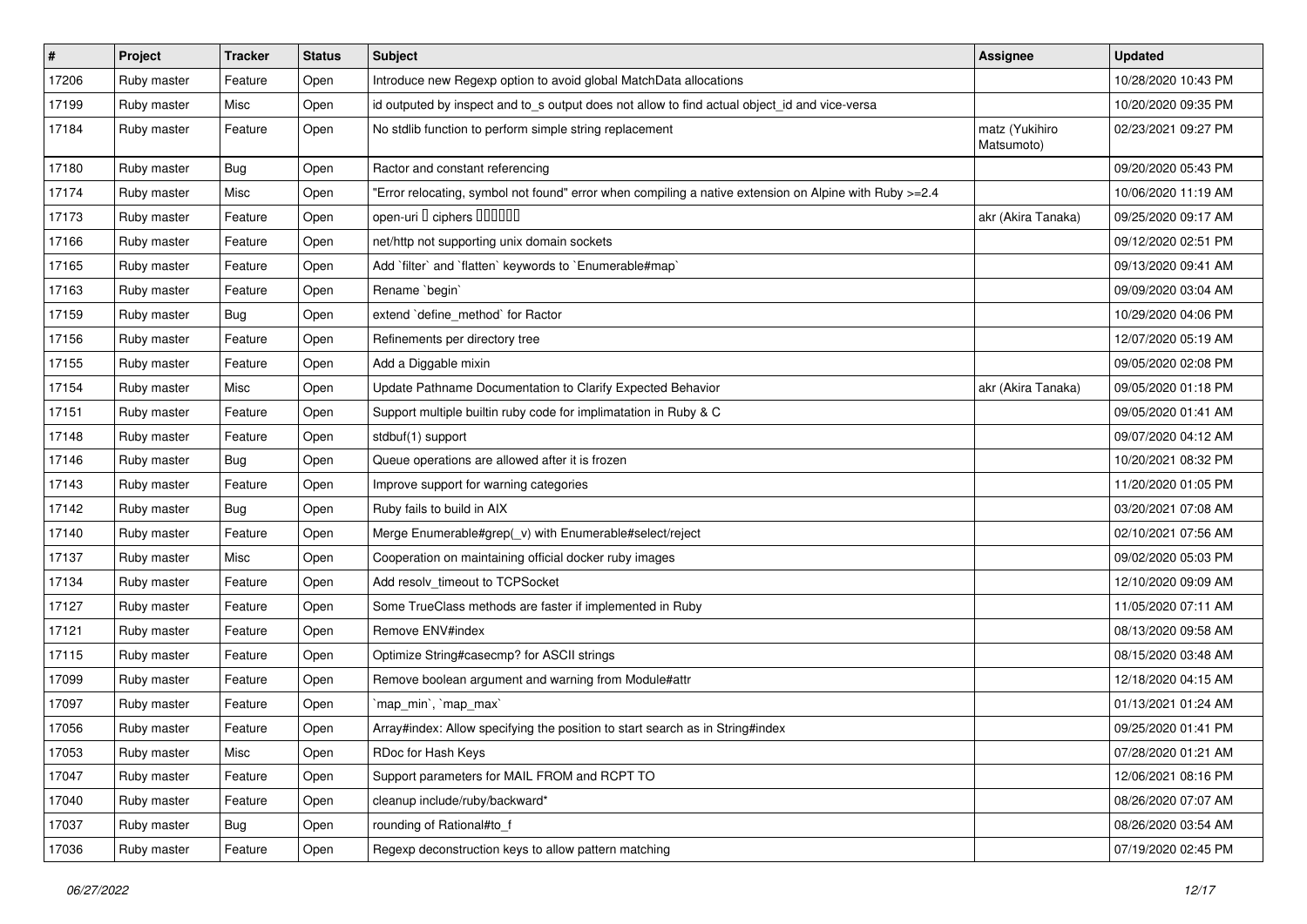| $\vert$ # | Project     | <b>Tracker</b> | <b>Status</b> | <b>Subject</b>                                                                                | <b>Assignee</b>              | <b>Updated</b>      |
|-----------|-------------|----------------|---------------|-----------------------------------------------------------------------------------------------|------------------------------|---------------------|
| 17016     | Ruby master | Feature        | Open          | Enumerable#accumulate                                                                         |                              | 04/27/2021 03:14 PM |
| 17006     | Ruby master | Feature        | Open          | Let `Kernel#Hash` take a block to provide the default value                                   |                              | 07/04/2020 07:51 AM |
| 17004     | Ruby master | Feature        | Open          | Provide a way for methods to omit their return value                                          |                              | 07/20/2020 05:44 AM |
| 17001     | Ruby master | Feature        | Open          | [Feature] Dir.scan to yield dirent for efficient and composable recursive directory scaning   |                              | 06/30/2020 07:57 PM |
| 16997     | Ruby master | Bug            | Open          | IO#gets converts some \r\n to \n with universal_newline: false                                |                              | 08/26/2020 05:20 PM |
| 16995     | Ruby master | Feature        | Open          | Sets: <=> should be specialized                                                               |                              | 06/26/2020 08:43 PM |
| 16993     | Ruby master | Feature        | Open          | Sets: from hash keys using Hash#key_set                                                       |                              | 06/27/2020 05:44 AM |
| 16992     | Ruby master | Feature        | Open          | Sets: officially ordered                                                                      | matz (Yukihiro<br>Matsumoto) | 09/03/2020 02:08 PM |
| 16991     | Ruby master | Feature        | Open          | Sets: add Set#join                                                                            |                              | 06/26/2020 08:29 PM |
| 16990     | Ruby master | Feature        | Open          | Sets: operators compatibility with Array                                                      |                              | 02/22/2021 11:37 PM |
| 16989     | Ruby master | Feature        | Open          | Sets: need $\Psi$                                                                             | knu (Akinori MUSHA)          | 02/18/2022 02:57 AM |
| 16987     | Ruby master | Feature        | Open          | Enumerator:: Lazy vs Array methods                                                            |                              | 07/15/2020 04:56 PM |
| 16986     | Ruby master | Feature        | Open          | Anonymous Struct literal                                                                      | matz (Yukihiro<br>Matsumoto) | 01/15/2022 04:57 PM |
| 16985     | Ruby master | Feature        | Open          | Improve `pp` for `Hash` and `String`                                                          | akr (Akira Tanaka)           | 06/26/2020 09:51 AM |
| 16978     | Ruby master | Feature        | Open          | Ruby should not use realpath for __FILE__                                                     | nobu (Nobuyoshi<br>Nakada)   | 04/01/2022 11:30 AM |
| 16971     | Ruby master | Feature        | Open          | weak_ref&.some_method should behave like object&.some_method                                  |                              | 06/19/2020 03:17 PM |
| 16968     | Ruby master | Feature        | Open          | Remove `\$IGNORECASE` from English.rb                                                         |                              | 06/18/2020 04:34 AM |
| 16960     | Ruby master | Feature        | Open          | Feedback regarding => in 'As' Pattern Matching                                                |                              | 06/13/2020 12:32 AM |
| 16959     | Ruby master | Bug            | Open          | Weakmap has specs and third-party usage despite being a private API                           |                              | 06/13/2020 08:54 PM |
| 16952     | Ruby master | Feature        | Open          | Kernel.exec gives an incorrect error message when passed a script with a non-existing shebang |                              | 06/11/2020 08:40 PM |
| 16946     | Ruby master | Feature        | Open          | Add an 'intersperse' method                                                                   |                              | 06/11/2020 01:47 AM |
| 16929     | Ruby master | Feature        | Open          | Add GC.start(compact: true)                                                                   |                              | 06/01/2020 03:42 PM |
| 16928     | Ruby master | Feature        | Open          | Array#include_all? & Array#include_any?                                                       |                              | 06/01/2020 09:27 PM |
| 16927     | Ruby master | Bug            | Open          | String#tr won't return the expected result for some sign with diacritics                      |                              | 06/01/2020 05:24 AM |
| 16924     | Ruby master | Feature        | Open          | instance_eval equivalent for RubyVM::InstructionSequence                                      |                              | 05/30/2020 03:49 PM |
| 16920     | Ruby master | Bug            | Open          | TestThread#test_signal_at_join fails on aarch64                                               |                              | 12/07/2021 02:17 PM |
| 16913     | Ruby master | Feature        | Open          | Add `ARGF#each_io`                                                                            |                              | 05/25/2020 11:33 PM |
| 16905     | Ruby master | Bug            | Open          | Ruby required to build Ruby on Haiku?                                                         |                              | 05/24/2020 08:08 AM |
| 16899     | Ruby master | Feature        | Open          | Add method `Array#both_end`                                                                   |                              | 05/18/2020 01:44 AM |
| 16898     | Ruby master | Feature        | Open          | Modify the syntax of -> lambda expressions in ruby3                                           |                              | 05/19/2020 02:02 AM |
| 16897     | Ruby master | Feature        | Open          | General purpose memoizer in Ruby 3 with Ruby 2 performance                                    |                              | 06/26/2020 03:51 PM |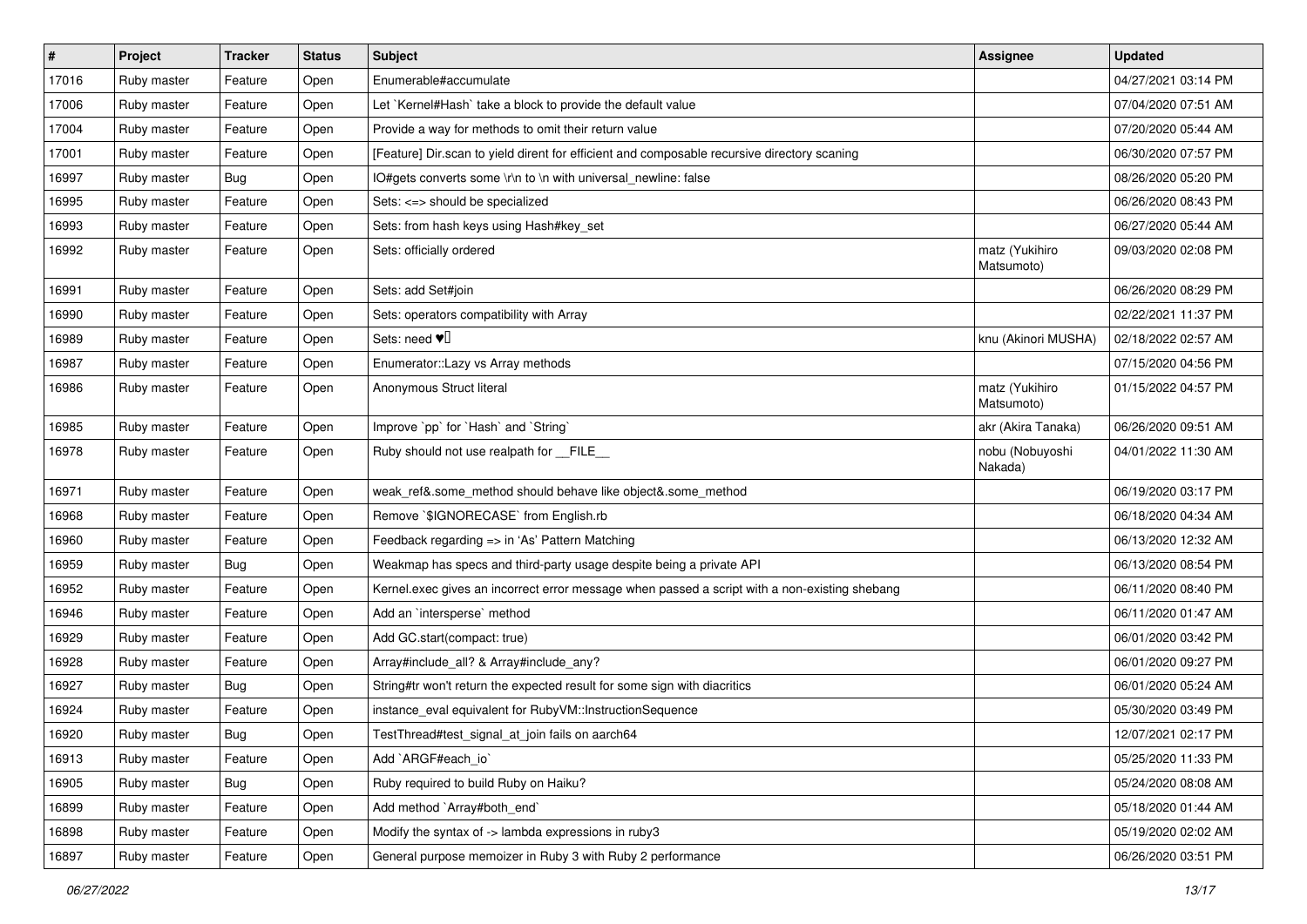| $\vert$ # | Project     | <b>Tracker</b> | <b>Status</b> | Subject                                                                                                                        | <b>Assignee</b>              | <b>Updated</b>      |
|-----------|-------------|----------------|---------------|--------------------------------------------------------------------------------------------------------------------------------|------------------------------|---------------------|
| 16895     | Ruby master | Misc           | Open          | Request for cooperation: Try your applications/libraries with master branch and debug options                                  |                              | 05/15/2020 11:51 PM |
| 16894     | Ruby master | Feature        | Open          | Integer division for Ruby 3                                                                                                    | matz (Yukihiro<br>Matsumoto) | 05/18/2020 03:41 PM |
| 16838     | Ruby master | Feature        | Open          | Enumerator::ArithmeticSequence missing allocator for #clone and #dup                                                           |                              | 05/18/2020 10:44 PM |
| 16833     | Ruby master | Feature        | Open          | Add Enumerator#empty?                                                                                                          |                              | 05/06/2020 07:55 PM |
| 16829     | Ruby master | <b>Bug</b>     | Open          | Exceptions raised from within an enumerated method lose part of their stacktrace                                               |                              | 05/20/2022 07:25 PM |
| 16820     | Ruby master | <b>Bug</b>     | Open          | LEGAL is out of sync                                                                                                           |                              | 08/19/2020 11:08 AM |
| 16818     | Ruby master | Feature        | Open          | Rename `Range#%` to `Range#/`                                                                                                  |                              | 05/07/2020 08:49 AM |
| 16817     | Ruby master | Feature        | Open          | attr_predicate or attr_query or attr_something for ? methods                                                                   |                              | 12/23/2021 11:44 PM |
| 16816     | Ruby master | Feature        | Open          | Prematurely terminated Enumerator should stay terminated                                                                       |                              | 04/09/2021 09:24 PM |
| 16810     | Ruby master | <b>Bug</b>     | Open          | ruby segfaults on s390x with musl libc                                                                                         |                              | 03/05/2021 01:38 AM |
| 16803     | Ruby master | Misc           | Open          | Discussion: those internal macros reside in public API headers                                                                 |                              | 05/14/2020 12:27 PM |
| 16795     | Ruby master | Feature        | Open          | build ruby.exe on Windows against ruby-static.lib omitting x64-vcruntime-ruby.dll (no '--enable-shared' option<br>for Windows) |                              | 04/17/2020 01:22 PM |
| 16794     | Ruby master | Feature        | Open          | Rightward operators                                                                                                            |                              | 09/10/2020 09:34 PM |
| 16791     | Ruby master | Feature        | Open          | Shortcut for Process::Status.exitstatus                                                                                        |                              | 05/19/2020 03:16 AM |
| 16790     | Ruby master | Feature        | Open          | string format and refinements                                                                                                  |                              | 04/16/2020 03:06 AM |
| 16781     | Ruby master | Feature        | Open          | alias :fold :reduce                                                                                                            |                              | 05/16/2020 08:28 AM |
| 16773     | Ruby master | Feature        | Open          | Reduce allocations in net/http                                                                                                 |                              | 04/10/2020 11:36 AM |
| 16761     | Ruby master | Feature        | Open          | Add an API to move the entire heap, as to make testing GC.compact compatibility easier                                         |                              | 05/07/2020 04:03 PM |
| 16757     | Ruby master | Feature        | Open          | Add intersection to Range                                                                                                      |                              | 01/22/2022 07:26 AM |
| 16755     | Ruby master | Feature        | Open          | warning: 'if' at the end of line without an expression                                                                         |                              | 04/03/2020 11:28 PM |
| 16752     | Ruby master | Feature        | Open          | :private param for const_set                                                                                                   |                              | 04/03/2020 12:35 AM |
| 16750     | Ruby master | Misc           | Open          | Change typedef of VALUE for better type checking                                                                               |                              | 04/03/2020 02:34 AM |
| 16745     | Ruby master | Feature        | Open          | Improving Date and DateTime comparison                                                                                         |                              | 03/31/2020 10:32 PM |
| 16742     | Ruby master | Feature        | Open          | RbConfig.windows? and RbConfig.host_os                                                                                         |                              | 04/11/2020 02:00 PM |
| 16741     | Ruby master | Feature        | Open          | Implement Shellwords.shellescape correctly for Windows                                                                         |                              | 03/29/2020 07:54 AM |
| 16739     | Ruby master | Feature        | Open          | Allow Hash#keys and Hash#values to accept a block for filtering output                                                         |                              | 07/10/2020 04:09 PM |
| 16703     | Ruby master | Feature        | Open          | Namespace parameter for `Module#name`                                                                                          |                              | 03/24/2020 10:08 AM |
| 16688     | Ruby master | Feature        | Open          | Allow #to_path object as argument to system()                                                                                  |                              | 04/13/2020 05:37 PM |
| 16684     | Ruby master | Feature        | Open          | Use the word "to" instead of "from" in backtrace                                                                               |                              | 04/10/2020 07:58 AM |
| 16678     | Ruby master | Misc           | Open          | Array#values_at has unintuitive behavior when supplied a range starting with negative index                                    |                              | 03/09/2020 02:06 PM |
| 16673     | Ruby master | Feature        | Open          | total timeout for Net::HTTP                                                                                                    |                              | 03/07/2020 06:25 AM |
| 16671     | Ruby master | Misc           | Open          | <b>BASERUBY</b> version policy                                                                                                 |                              | 03/05/2020 01:11 AM |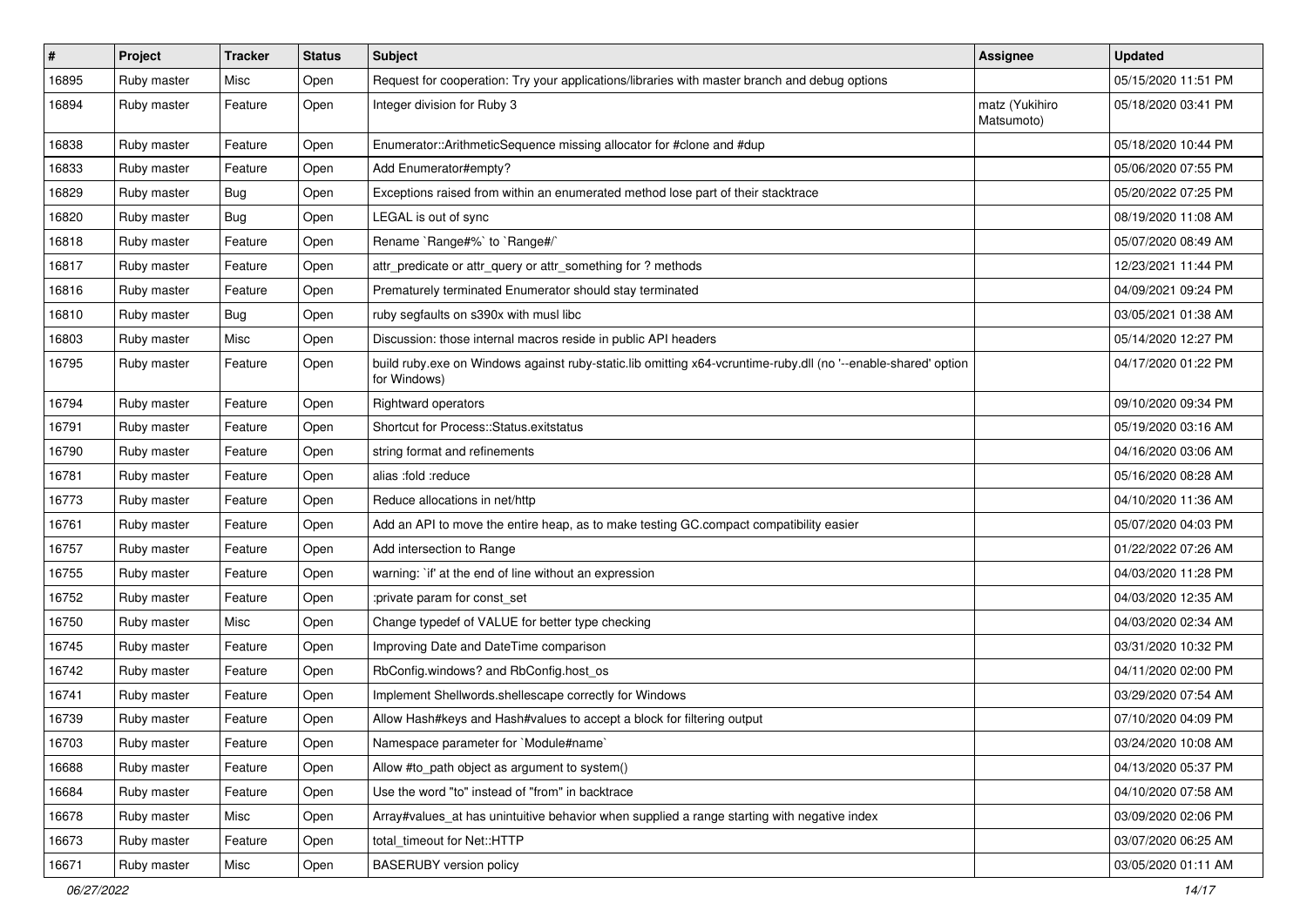| $\pmb{\#}$ | Project     | <b>Tracker</b> | <b>Status</b> | Subject                                                                                                     | <b>Assignee</b>                   | <b>Updated</b>      |
|------------|-------------|----------------|---------------|-------------------------------------------------------------------------------------------------------------|-----------------------------------|---------------------|
| 16667      | Ruby master | Feature        | Open          | Allow parameters to Symbol#to_proc and Method#to_proc                                                       |                                   | 03/03/2020 03:40 PM |
| 16666      | Ruby master | Feature        | Open          | 'string' - 'str' as a shortcut for 'string'.gsub('str', ")?                                                 |                                   | 03/01/2020 08:38 PM |
| 16665      | Ruby master | Feature        | Open          | Add an Array#except_index method                                                                            |                                   | 03/15/2020 03:37 PM |
| 16659      | Ruby master | Misc           | Open          | Documentation on Regexp missing for absence pattern (?~pat)                                                 |                                   | 02/27/2020 04:16 PM |
| 16657      | Ruby master | Feature        | Open          | Don't ship bundled gems as .gem files as well as in expanded form                                           |                                   | 02/27/2020 06:50 AM |
| 16648      | Ruby master | Feature        | Open          | improve GC performance by 5% with builtin_prefetch                                                          |                                   | 02/29/2020 06:27 PM |
| 16638      | Ruby master | Feature        | Open          | Structured Data for Syslog                                                                                  |                                   | 02/17/2020 07:06 PM |
| 16637      | Ruby master | Feature        | Open          | Time#to_s and Date#to_s accept strftime format string                                                       |                                   | 02/17/2020 09:46 PM |
| 16629      | Ruby master | Misc           | Open          | ruby-loco now built & saved on GitHub, both mingw & mswin builds                                            |                                   | 02/12/2020 01:53 PM |
| 16621      | Ruby master | Feature        | Open          | Second block parameter of Pathname#glob to be relative path from self                                       |                                   | 02/12/2020 11:27 PM |
| 16615      | Ruby master | Feature        | Open          | Group style access scope for macros                                                                         |                                   | 03/09/2020 02:39 PM |
| 16601      | Ruby master | Feature        | Open          | Let `nil.to_a` and `nil.to_h` return a fixed instance                                                       |                                   | 02/01/2020 10:12 AM |
| 16600      | Ruby master | Feature        | Open          | Optimized opcodes for frozen arrays and hashes literals                                                     |                                   | 01/30/2020 09:51 AM |
| 16597      | Ruby master | Feature        | Open          | missing poll()                                                                                              |                                   | 06/09/2022 09:14 AM |
| 16563      | Ruby master | Feature        | Open          | Let rb_mod_const_at and rb_const_list use an ID table instead for inherited VS private constant segregation |                                   | 01/26/2020 04:38 PM |
| 16562      | Ruby master | Feature        | Open          | Expose rb io set encoding internal to reduce function calls on loading source files                         |                                   | 01/27/2020 06:05 AM |
| 16559      | Ruby master | Feature        | Open          | Net::HTTP#request injects "Connection: close" header if #started? is false, wasting HTTP server resources   | naruse (Yui NARUSE)               | 05/28/2020 07:37 PM |
| 16557      | Ruby master | Feature        | Open          | Deduplicate Regexp literals                                                                                 |                                   | 02/28/2020 11:44 AM |
| 16517      | Ruby master | Feature        | Open          | mkmf.rb - changes for Windows?                                                                              |                                   | 01/20/2020 06:05 PM |
| 16511      | Ruby master | Feature        | Open          | Staged warnings and better compatibility for keyword arguments in 2.7.1                                     |                                   | 02/25/2020 06:54 PM |
| 16507      | Ruby master | Misc           | Open          | $=$ vs include? or match?                                                                                   |                                   | 01/12/2020 11:27 PM |
| 16495      | Ruby master | Feature        | Open          | Inconsistent quotes in error messages                                                                       | matz (Yukihiro<br>Matsumoto)      | 06/15/2022 04:21 PM |
| 16493      | Ruby master | <b>Bug</b>     | Open          | TestThreadQueue#test_thr_kill is flaky on AArch64                                                           |                                   | 01/09/2020 09:39 AM |
| 16492      | Ruby master | Bug            | Open          | TestBugReporter#test_bug_reporter_add test failures                                                         | jaruga (Jun Aruga)                | 08/24/2021 01:12 PM |
| 16489      | Ruby master | Feature        | Open          | Make rb_warn_deprecated a public API                                                                        |                                   | 01/09/2020 01:22 AM |
| 16487      | Ruby master | Misc           | Open          | Potential for SIMD usage in ruby-core                                                                       |                                   | 01/16/2020 05:25 AM |
| 16482      | Ruby master | Feature        | Open          | net/http should support TLS connection to proxies                                                           |                                   | 01/05/2020 05:52 PM |
| 16479      | Ruby master | Feature        | Open          | Let execution context local storage be backed by an ID table                                                |                                   | 01/04/2020 01:41 AM |
| 16478      | Ruby master | Feature        | Open          | Fold symbol tables for tracking basic operation method redefinition changes into a single ID table          |                                   | 01/04/2020 01:42 AM |
| 16476      | Ruby master | Feature        | Open          | Socket.getaddrinfo cannot be interrupted by Timeout.timeout                                                 | Glass_saga (Masaki<br>Matsushita) | 06/16/2022 01:08 AM |
| 16471      | Ruby master | Feature        | Open          | Two feature requests for WeakRef: get original object, callback feature                                     |                                   | 01/02/2020 03:44 PM |
| 16464      | Ruby master | Misc           | Open          | Which core objects should support deconstruct/deconstruct_keys?                                             |                                   | 12/30/2019 07:54 AM |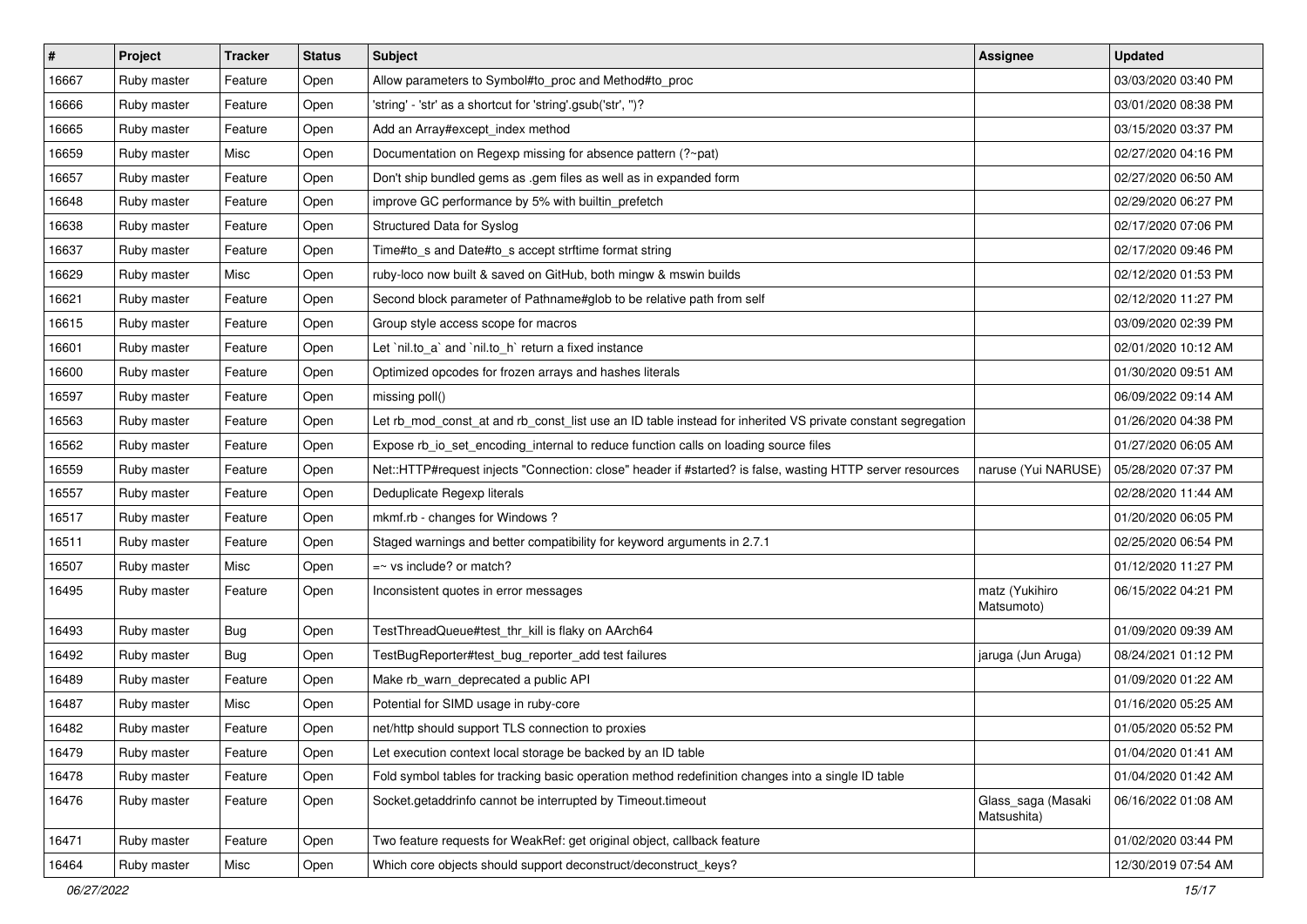| $\#$  | Project     | <b>Tracker</b> | <b>Status</b> | Subject                                                                                                                                | <b>Assignee</b>            | <b>Updated</b>      |
|-------|-------------|----------------|---------------|----------------------------------------------------------------------------------------------------------------------------------------|----------------------------|---------------------|
| 16460 | Ruby master | Feature        | Open          | External names for keyword parameters in method definitions                                                                            |                            | 01/02/2020 02:11 AM |
| 16451 | Ruby master | Feature        | Open          | Special ternary operator for methods ending in `?`                                                                                     |                            | 12/26/2019 09:03 PM |
| 16436 | Ruby master | Misc           | Open          | hash missing #last method, make it not so consistent (it has #first)                                                                   |                            | 01/06/2021 09:47 AM |
| 16431 | Ruby master | Feature        | Open          | Optionally load did you mean (and RubyGems)                                                                                            |                            | 12/18/2019 07:19 PM |
| 16425 | Ruby master | Feature        | Open          | Add Thread#dig                                                                                                                         |                            | 12/17/2019 12:15 AM |
| 16411 | Ruby master | Feature        | Open          | Safer keyword argument extension                                                                                                       |                            | 12/10/2019 02:45 AM |
| 16408 | Ruby master | Misc           | Open          | Ruby docs list incorrect method signatures for PTY::getpty/PTY::spawn                                                                  |                            | 12/12/2019 05:12 PM |
| 16396 | Ruby master | Misc           | Open          | What is the reason for this behaviour of Find.find?                                                                                    |                            | 12/09/2019 02:51 PM |
| 16381 | Ruby master | Feature        | Open          | Accept resolv_timeout in Net::HTTP                                                                                                     |                            | 11/29/2019 04:38 PM |
| 16374 | Ruby master | Feature        | Open          | Object#nullify to provide scalars with the effect similar to Enumerable#reject                                                         |                            | 12/08/2019 02:30 AM |
| 16373 | Ruby master | Feature        | Open          | RDoc for some of the Kernel methods cannot be found in Kernel module                                                                   |                            | 05/29/2020 09:29 PM |
| 16370 | Ruby master | Feature        | Open          | Pattern matching with variable assignment (the priority of `in` operator)                                                              |                            | 11/27/2019 01:55 PM |
| 16356 | Ruby master | Feature        | Open          | Method#inspect of argument forwarding                                                                                                  |                            | 11/21/2019 01:54 PM |
| 16352 | Ruby master | Feature        | Open          | Modify Marshal to dump objects larger than 2 GiB                                                                                       |                            | 06/10/2020 04:12 AM |
| 16347 | Ruby master | Feature        | Open          | InmutableObject                                                                                                                        |                            | 12/23/2021 11:44 PM |
| 16346 | Ruby master | Misc           | Open          | Confusing macro name: RUBY_MARK_NO_PIN_UNLESS_NULL                                                                                     |                            | 11/13/2019 07:39 AM |
| 16341 | Ruby master | Feature        | Open          | Proposal: Set#to_proc and Hash#to_proc                                                                                                 |                            | 11/12/2019 08:12 PM |
| 16336 | Ruby master | Feature        | Open          | Allow private constants to be accessed with absolute references                                                                        |                            | 11/14/2019 06:21 PM |
| 16296 | Ruby master | Feature        | Open          | Alternative behavior for `` in method body if `` is not in method definition                                                           |                            | 11/10/2019 10:20 AM |
| 16291 | Ruby master | Feature        | Open          | Introduce support for resize in rb_ary_freeze and prefer internal use of rb_ary_freeze and rb_str_freeze for<br>String and Array types | nobu (Nobuyoshi<br>Nakada) | 12/25/2020 02:43 AM |
| 16288 | Ruby master | Bug            | Open          | Segmentation fault with finalizers, threads                                                                                            |                            | 12/19/2019 07:46 PM |
| 16287 | Ruby master | Feature        | Open          | Proposal to add .second and .third in particular to class Array                                                                        |                            | 10/31/2019 01:47 PM |
| 16282 | Ruby master | Feature        | Open          | Add "call data" wrapper IMEMO object so inline cache can be updated                                                                    |                            | 10/29/2019 12:13 AM |
| 16276 | Ruby master | Feature        | Open          | For consideration: "private doend" / "protected doend"                                                                                 |                            | 11/19/2019 04:27 AM |
| 16273 | Ruby master | Feature        | Open          | Proposal: Shorthand operator for "#instance_method"                                                                                    |                            | 01/14/2020 12:24 PM |
| 16267 | Ruby master | Misc           | Open          | MinGW CI - add to Actions?                                                                                                             |                            | 10/21/2019 01:10 AM |
| 16265 | Ruby master | Bug            | Open          | Test (spec) failure using current MSYS2 tools, related to -fstack-protector and possibly<br>D_FORTIFY_SOURCE=2                         |                            | 12/03/2019 03:09 PM |
| 16252 | Ruby master | Feature        | Open          | Hash#partition should return hashes                                                                                                    |                            | 11/18/2021 03:54 PM |
| 16249 | Ruby master | Feature        | Open          | Dir#empty? and File#empty?                                                                                                             |                            | 10/19/2019 12:49 PM |
| 16246 | Ruby master | Feature        | Open          | require with an optional block that is evaluated when requiring fails                                                                  |                            | 10/09/2019 11:16 AM |
| 16245 | Ruby master | Feature        | Open          | Add interfaces to count and measure size all IMEMO objects                                                                             |                            | 10/17/2019 09:16 PM |
| 16244 | Ruby master | Feature        | Open          | Add a Time#before? and Time#after? method                                                                                              |                            | 12/15/2019 12:59 AM |